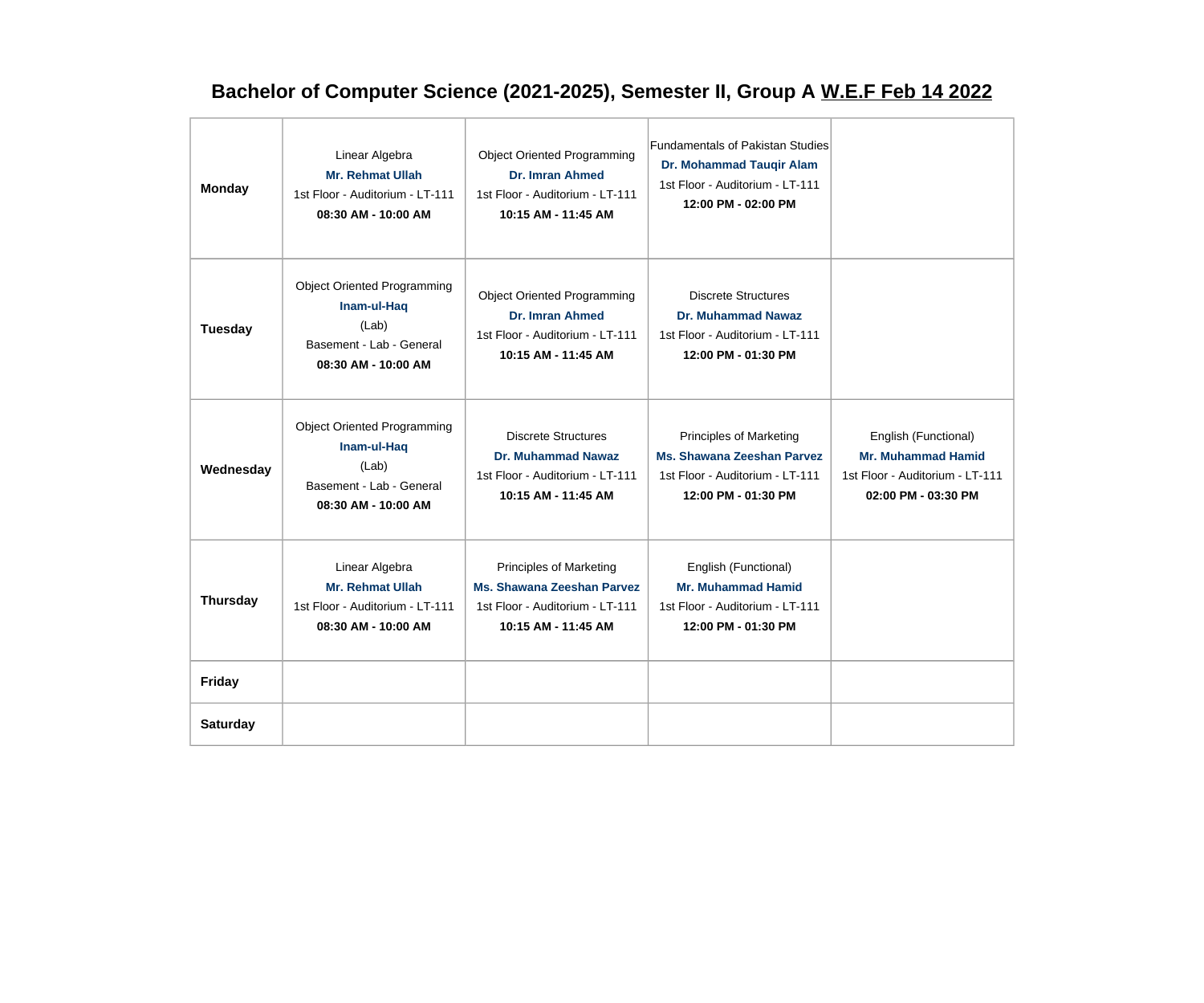## **Bachelor of Computer Science (2021-2025), Semester II, Group B W.E.F Feb 14 2022**

| <b>Monday</b>   | Linear Algebra<br><b>Mr. Rehmat Ullah</b><br>Ground - Class - LR-002<br>10:15 AM - 11:45 AM         | <b>Discrete Structures</b><br><b>Dr. Muhammad Nawaz</b><br>Ground - Class - LR-002<br>12:00 PM - 01:30 PM                    | Principles of Marketing<br><b>Ms. Shawana Zeeshan Parvez</b><br>Ground - Class - LR-001<br>02:00 PM - 03:30 PM               |                                                                                                                 |
|-----------------|-----------------------------------------------------------------------------------------------------|------------------------------------------------------------------------------------------------------------------------------|------------------------------------------------------------------------------------------------------------------------------|-----------------------------------------------------------------------------------------------------------------|
| <b>Tuesday</b>  | English (Functional)<br><b>Mr. Muhammad Hamid</b><br>Ground - Class - LR-002<br>08:30 AM - 10:00 AM | <b>Object Oriented Programming</b><br><b>Mr. Muhammad Saad Rashad</b><br>(Lab)<br>Basement - Lab - B1<br>10:15 AM - 11:45 AM | <b>Fundamentals of Pakistan Studies</b><br>Dr. Mohammad Tauqir Alam<br>Ground - Class - LR-002<br>12:00 PM - 02:00 PM        |                                                                                                                 |
| Wednesday       | English (Functional)<br><b>Mr. Muhammad Hamid</b><br>Ground - Class - LR-001<br>08:30 AM - 10:00 AM | Principles of Marketing<br>Ms. Shawana Zeeshan Parvez<br>Ground - Class - LR-002<br>10:15 AM - 11:45 AM                      | <b>Object Oriented Programming</b><br><b>Mr. Muhammad Saad Rashad</b><br>(Lab)<br>Basement - Lab - B1<br>12:00 PM - 01:30 PM | <b>Object Oriented Programming</b><br><b>Dr. Naveed Abbas</b><br>Ground - Class - LR-001<br>02:00 PM - 03:30 PM |
| <b>Thursday</b> | <b>Discrete Structures</b><br>Dr. Muhammad Nawaz<br>Ground - Class - LR-006<br>10:15 AM - 11:45 AM  | Linear Algebra<br><b>Mr. Rehmat Ullah</b><br>Ground - Class - LR-001<br>12:00 PM - 01:30 PM                                  | <b>Object Oriented Programming</b><br><b>Dr. Naveed Abbas</b><br>Ground - Class - LR-001<br>02:00 PM - 03:30 PM              |                                                                                                                 |
| Friday          |                                                                                                     |                                                                                                                              |                                                                                                                              |                                                                                                                 |
| <b>Saturday</b> |                                                                                                     |                                                                                                                              |                                                                                                                              |                                                                                                                 |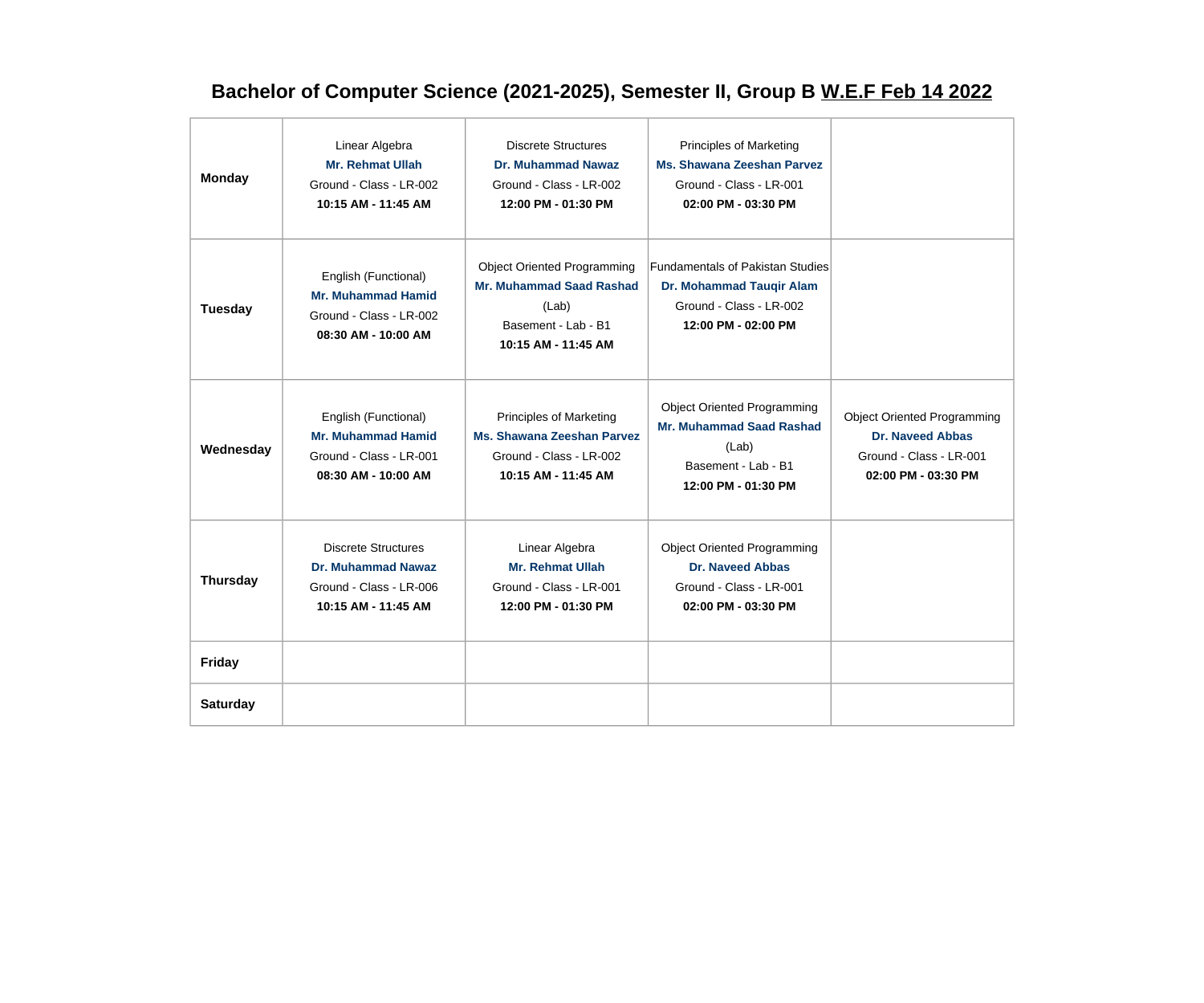## **Bachelor of Computer Science (2020-2024), Semester IV, Group A W.E.F Feb 14 2022**

| <b>Monday</b>   | <b>Operating Systems</b><br><b>Ms. Duri Shahwar</b><br>Ground - Class - LR-013<br>08:30 AM - 10:00 AM                                   | Computer Organization and<br>Assembly Language<br><b>Omar Bin Samin</b><br>Ground - Class - LR-013<br>10:15 AM - 11:45 AM | <b>Principles of Marketing</b><br><b>Ms. Shawana Zeeshan Parvez</b><br>Ground - Class - LR-009<br>12:00 PM - 01:30 PM                   | Introduction to Software<br>Engineering<br><b>Saeed Shahzad</b><br>Ground - Class - LR-009<br>02:00 PM - 03:30 PM |
|-----------------|-----------------------------------------------------------------------------------------------------------------------------------------|---------------------------------------------------------------------------------------------------------------------------|-----------------------------------------------------------------------------------------------------------------------------------------|-------------------------------------------------------------------------------------------------------------------|
| Tuesday         | Computer Organization and<br>Assembly Language<br><b>Omar Bin Samin</b><br>Ground - Class - LR-009<br>08:30 AM - 10:00 AM               | Database Systems<br>Mr. Basit Ali<br>(Lab)<br>Ground - Lab - Media Lab<br>Computer Lab 02<br>10:15 AM - 11:45 AM          | <b>Operating Systems</b><br><b>Ms. Duri Shahwar</b><br>(Lab)<br>Basement - Lab - B1<br>12:00 PM - 01:30 PM                              | Introduction to Software<br>Engineering<br><b>Saeed Shahzad</b><br>Ground - Class - LR-009<br>02:00 PM - 03:30 PM |
| Wednesday       | Database Systems<br><b>Dr. Khalid Haseeb</b><br>Ground - Class - LR-009<br>12:30 PM - 02:00 PM                                          | <b>Operating Systems</b><br><b>Ms. Duri Shahwar</b><br>Ground - Class - LR-009<br>02:30 PM - 04:00 PM                     |                                                                                                                                         |                                                                                                                   |
| <b>Thursday</b> | Database Systems<br>Mr. Basit Ali<br>(Lab)<br>Ground - Lab - Media Lab<br>Computer Lab 02<br>10:15 AM - 11:45 AM                        | <b>Principles of Marketing</b><br><b>Ms. Shawana Zeeshan Parvez</b><br>Ground - Class - LR-010<br>12:00 PM - 01:30 PM     |                                                                                                                                         |                                                                                                                   |
| <b>Friday</b>   | Computer Organization and<br>Assembly Language<br><b>Ms. Mehrunnisa Saleem</b><br>(Lab)<br>2nd Floor - Lab - DLD<br>08:30 AM - 10:00 AM | <b>Operating Systems</b><br><b>Ms. Duri Shahwar</b><br>(Lab)<br>Basement - Lab - B1<br>10:15 AM - 11:45 AM                | Computer Organization and<br>Assembly Language<br><b>Ms. Mehrunnisa Saleem</b><br>(Lab)<br>2nd Floor - Lab - DLD<br>12:00 PM - 01:30 PM | Database Systems<br><b>Dr. Khalid Haseeb</b><br>Ground - Class - LR-013<br>02:00 PM - 03:30 PM                    |
| <b>Saturday</b> |                                                                                                                                         |                                                                                                                           |                                                                                                                                         |                                                                                                                   |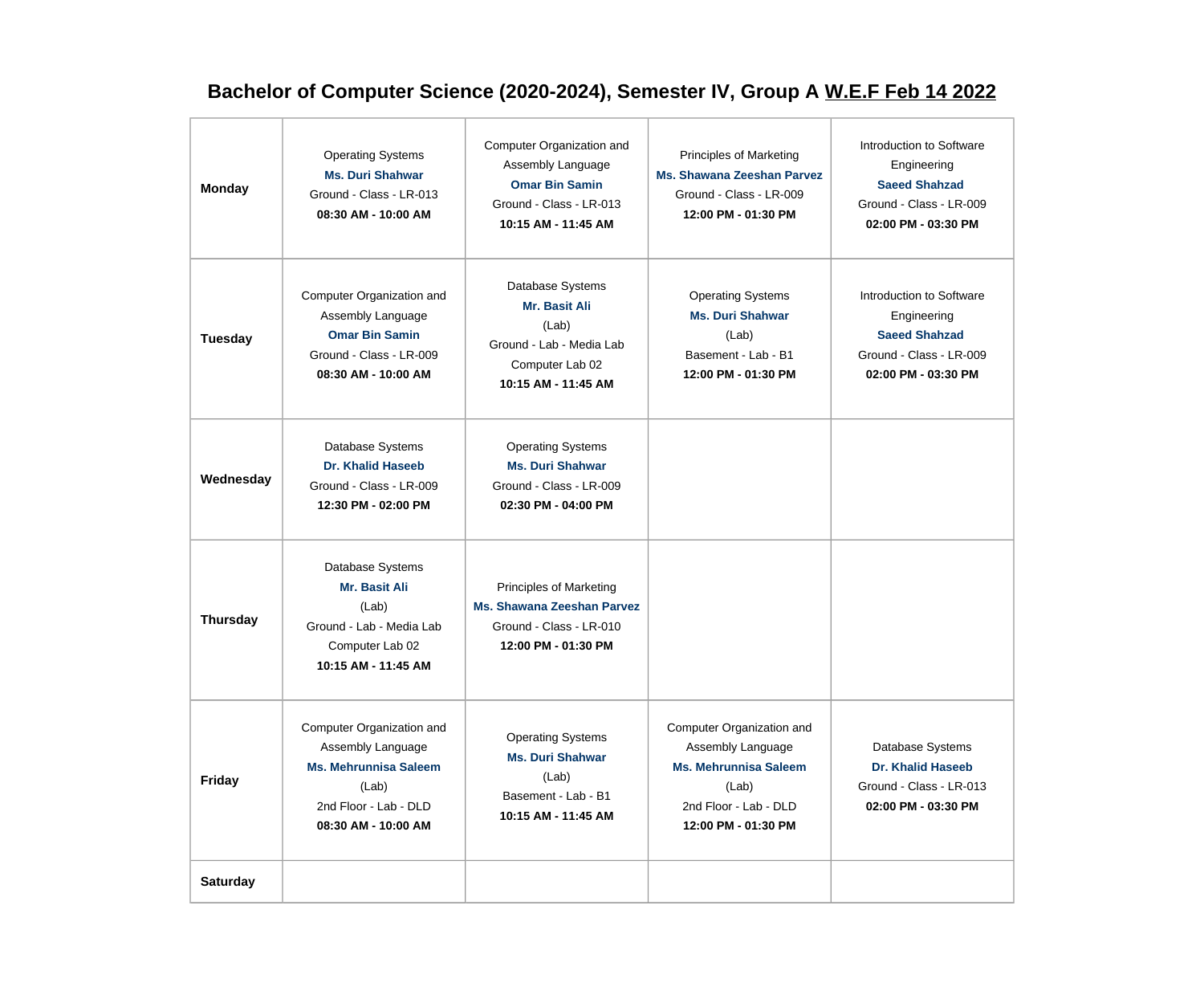## **Bachelor of Computer Science (2020-2024), Semester IV, Group B W.E.F Feb 14 2022**

| <b>Monday</b>   | <b>Operating Systems</b><br><b>Ms. Duri Shahwar</b><br>1st Floor - Class - LR-108<br>10:15 AM - 11:45 AM                                  | Computer Organization and<br>Assembly Language<br><b>Omar Bin Samin</b><br>1st Floor - Class - LR-108<br>12:00 PM - 01:30 PM            | Database Systems<br><b>Dr. Khalid Haseeb</b><br>1st Floor - Class - LR-108<br>02:30 PM - 04:00 PM                 |                                                                                                                                         |
|-----------------|-------------------------------------------------------------------------------------------------------------------------------------------|-----------------------------------------------------------------------------------------------------------------------------------------|-------------------------------------------------------------------------------------------------------------------|-----------------------------------------------------------------------------------------------------------------------------------------|
| <b>Tuesday</b>  | <b>Operating Systems</b><br><b>Ms. Duri Shahwar</b><br>(Lab)<br>1st Floor - Lab - Computer Lab<br>FF-02<br>08:30 AM - 10:00 AM            | Principles of Marketing<br><b>Mr. Abdul Qadus</b><br>Ground - Class - LR-013<br>10:15 AM - 11:45 AM                                     | Principles of Marketing<br><b>Mr. Abdul Qadus</b><br>Ground - Class - LR-013<br>12:00 PM - 01:30 PM               | Database Systems<br><b>Dr. Khalid Haseeb</b><br>Ground - Class - LR-013<br>02:30 PM - 04:00 PM                                          |
| Wednesday       | Database Systems<br><b>Mr. Basit Ali</b><br>(Lab)<br>Ground - Lab - Media Lab<br>Computer Lab 02<br>10:15 AM - 11:45 AM                   | <b>Operating Systems</b><br><b>Ms. Duri Shahwar</b><br>Ground - Class - LR-013<br>12:15 PM - 01:45 PM                                   | Introduction to Software<br>Engineering<br><b>Saeed Shahzad</b><br>Ground - Class - LR-013<br>02:00 PM - 03:30 PM |                                                                                                                                         |
| <b>Thursday</b> | Computer Organization and<br>Assembly Language<br><b>Omar Bin Samin</b><br>1st Floor - Lab - Computer Lab<br>FF-02<br>10:15 AM - 11:45 AM | Introduction to Software<br>Engineering<br><b>Saeed Shahzad</b><br>Ground - Class - LR-013<br>02:00 PM - 03:30 PM                       |                                                                                                                   |                                                                                                                                         |
| <b>Friday</b>   | <b>Operating Systems</b><br><b>Ms. Duri Shahwar</b><br>(Lab)<br>1st Floor - Lab - Computer Lab<br>FF-02<br>08:30 AM - 10:00 AM            | Computer Organization and<br>Assembly Language<br><b>Ms. Mehrunnisa Saleem</b><br>(Lab)<br>2nd Floor - Lab - DLD<br>10:15 AM - 11:45 AM | Database Systems<br>Mr. Basit Ali<br>(Lab)<br>Ground - Lab - Media Lab<br>Computer Lab 02<br>12:00 PM - 01:30 PM  | Computer Organization and<br>Assembly Language<br><b>Ms. Mehrunnisa Saleem</b><br>(Lab)<br>2nd Floor - Lab - DLD<br>02:00 PM - 03:30 PM |
| <b>Saturday</b> |                                                                                                                                           |                                                                                                                                         |                                                                                                                   |                                                                                                                                         |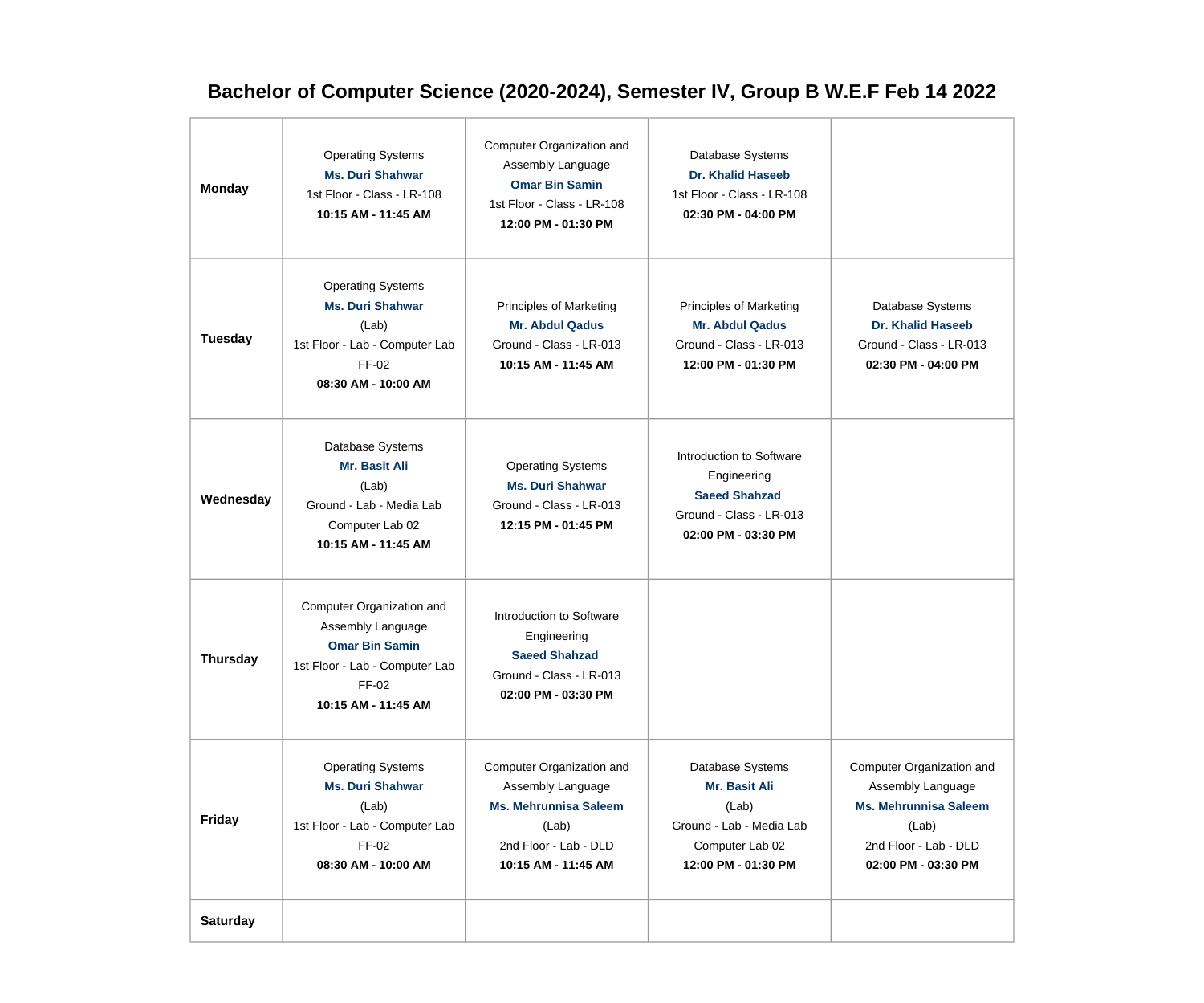## **Bachelor of Computer Science (2019-2023), Semester VI, Group A W.E.F Feb 14 2022**

| <b>Monday</b>   |                                                                                                                    |                                                                                                            |                                                                                                                |                                                                                        |
|-----------------|--------------------------------------------------------------------------------------------------------------------|------------------------------------------------------------------------------------------------------------|----------------------------------------------------------------------------------------------------------------|----------------------------------------------------------------------------------------|
| Tuesday         | <b>Compiler Construction</b><br><b>Afsheen Khalid</b><br>1st Floor - Class - LR-114<br>10:15 AM - 11:45 AM         | Design and Analysis of Algorithms<br>Dr. Bashir Hayat<br>1st Floor - Class - LR-114<br>12:00 PM - 01:30 PM |                                                                                                                |                                                                                        |
| Wednesday       | <b>Compiler Construction</b><br><b>Afsheen Khalid</b><br>1st Floor - Class - LR-114<br>08:30 AM - 10:00 AM         | Internet of Things<br><b>Omar Bin Samin</b><br>2nd Floor - Lab - DLD<br>10:15 AM - 11:45 AM                | <b>Differential Equations</b><br><b>Dr. Sheeraz Ahmed</b><br>1st Floor - Class - LR-113<br>12:00 PM - 01:30 PM | Data Science<br><b>Adnan Amin</b><br>1st Floor - Class - LR-110<br>02:00 PM - 03:30 PM |
| <b>Thursday</b> | <b>Information Security</b><br><b>Dr. Tamleek Ali Tanveer</b><br>1st Floor - Class - LR-114<br>08:30 AM - 10:00 AM | Design and Analysis of Algorithms<br>Dr. Bashir Hayat<br>1st Floor - Class - LR-114<br>10:15 AM - 11:45 AM | Internet of Things<br><b>Omar Bin Samin</b><br>2nd Floor - Lab - DLD<br>12:00 PM - 01:30 PM                    |                                                                                        |
| <b>Friday</b>   | <b>Information Security</b><br>Dr. Tamleek Ali Tanveer<br>1st Floor - Class - LR-114<br>10:15 AM - 11:45 AM        | <b>Differential Equations</b><br>Dr. Sheeraz Ahmed<br>1st Floor - Class - LR-114<br>12:00 PM - 01:30 PM    | Data Science<br><b>Adnan Amin</b><br>1st Floor - Class - LR-114<br>02:00 PM - 03:30 PM                         |                                                                                        |
| <b>Saturday</b> |                                                                                                                    |                                                                                                            |                                                                                                                |                                                                                        |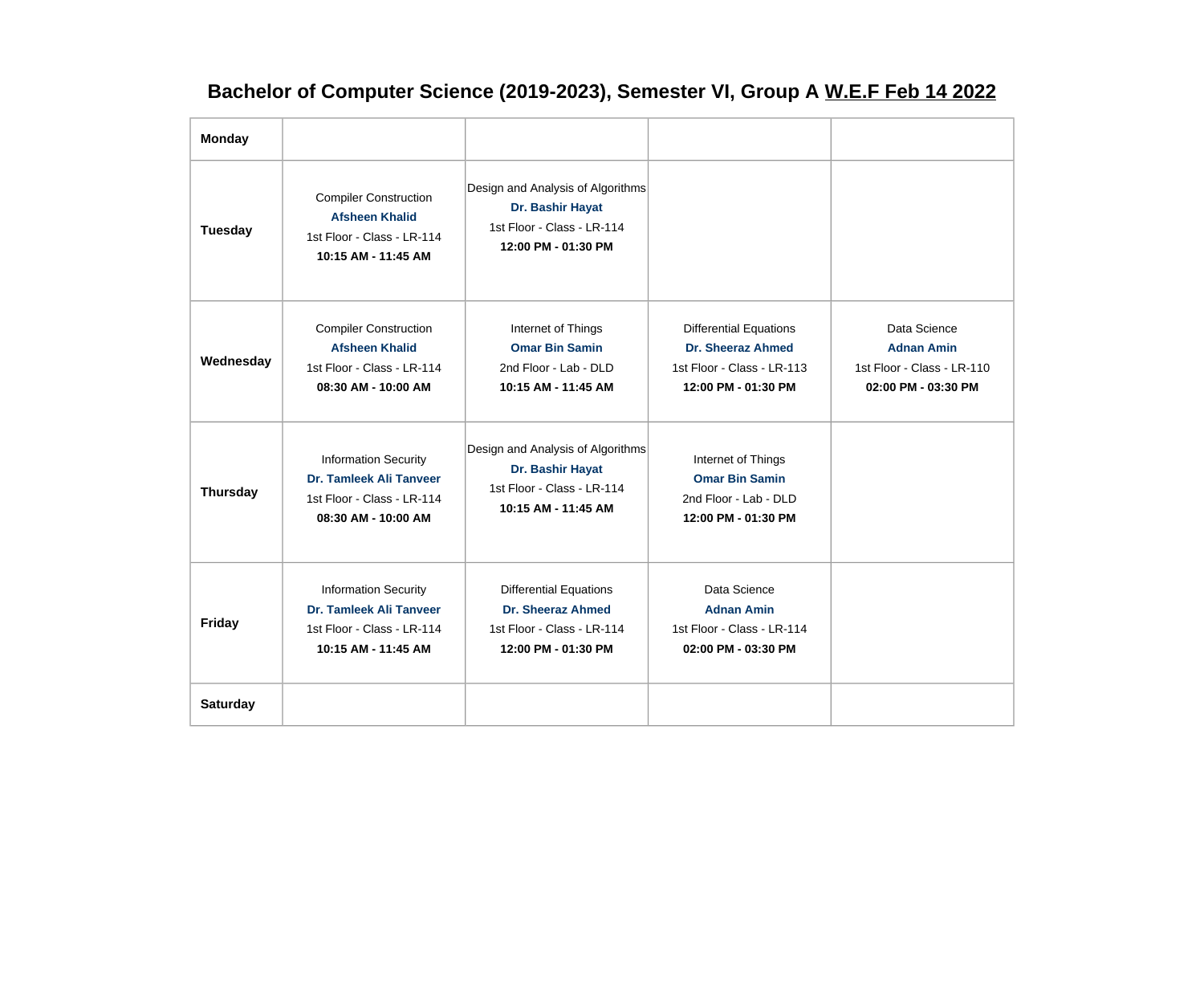## **Bachelor of Computer Science (2019-2023), Semester VI, Group B W.E.F Feb 14 2022**

| <b>Monday</b>   | Internet of Things<br><b>Omar Bin Samin</b><br>2nd Floor - Lab - DLD<br>08:30 AM - 10:00 AM             | Data Science<br><b>Adnan Amin</b><br>1st Floor - Class - LR-109<br>10:15 AM - 11:45 AM                     | Design and Analysis of Algorithms<br>Dr. Bashir Hayat<br>1st Floor - Class - LR-109<br>12:00 PM - 01:30 PM  |                                                                                                      |
|-----------------|---------------------------------------------------------------------------------------------------------|------------------------------------------------------------------------------------------------------------|-------------------------------------------------------------------------------------------------------------|------------------------------------------------------------------------------------------------------|
| Tuesday         |                                                                                                         |                                                                                                            |                                                                                                             |                                                                                                      |
| Wednesday       | Design and Analysis of Algorithms<br>Dr. Bashir Hayat<br>Ground - Class - LR-005<br>08:30 AM - 10:00 AM | <b>Compiler Construction</b><br><b>Afsheen Khalid</b><br>Ground - Class - LR-005<br>10:15 AM - 11:45 AM    | <b>Information Security</b><br>Dr. Tamleek Ali Tanveer<br>Ground - Class - LR-005<br>12:00 PM - 01:30 PM    | <b>Differential Equations</b><br>Dr. Sheeraz Ahmed<br>Ground - Class - LR-005<br>02:00 PM - 03:30 PM |
| <b>Thursday</b> | Internet of Things<br><b>Omar Bin Samin</b><br>2nd Floor - Lab - DLD<br>08:30 AM - 10:00 AM             | <b>Compiler Construction</b><br><b>Afsheen Khalid</b><br>1st Floor - Class - LR-102<br>10:15 AM - 11:45 AM | <b>Information Security</b><br>Dr. Tamleek Ali Tanveer<br>1st Floor - Class - LR-105<br>12:00 PM - 01:30 PM |                                                                                                      |
| Friday          | <b>Differential Equations</b><br>Dr. Sheeraz Ahmed<br>1st Floor - Class - LR-113<br>10:15 AM - 11:45 AM | Data Science<br><b>Adnan Amin</b><br>1st Floor - Class - LR-113<br>12:00 PM - 01:30 PM                     |                                                                                                             |                                                                                                      |
| <b>Saturday</b> |                                                                                                         |                                                                                                            |                                                                                                             |                                                                                                      |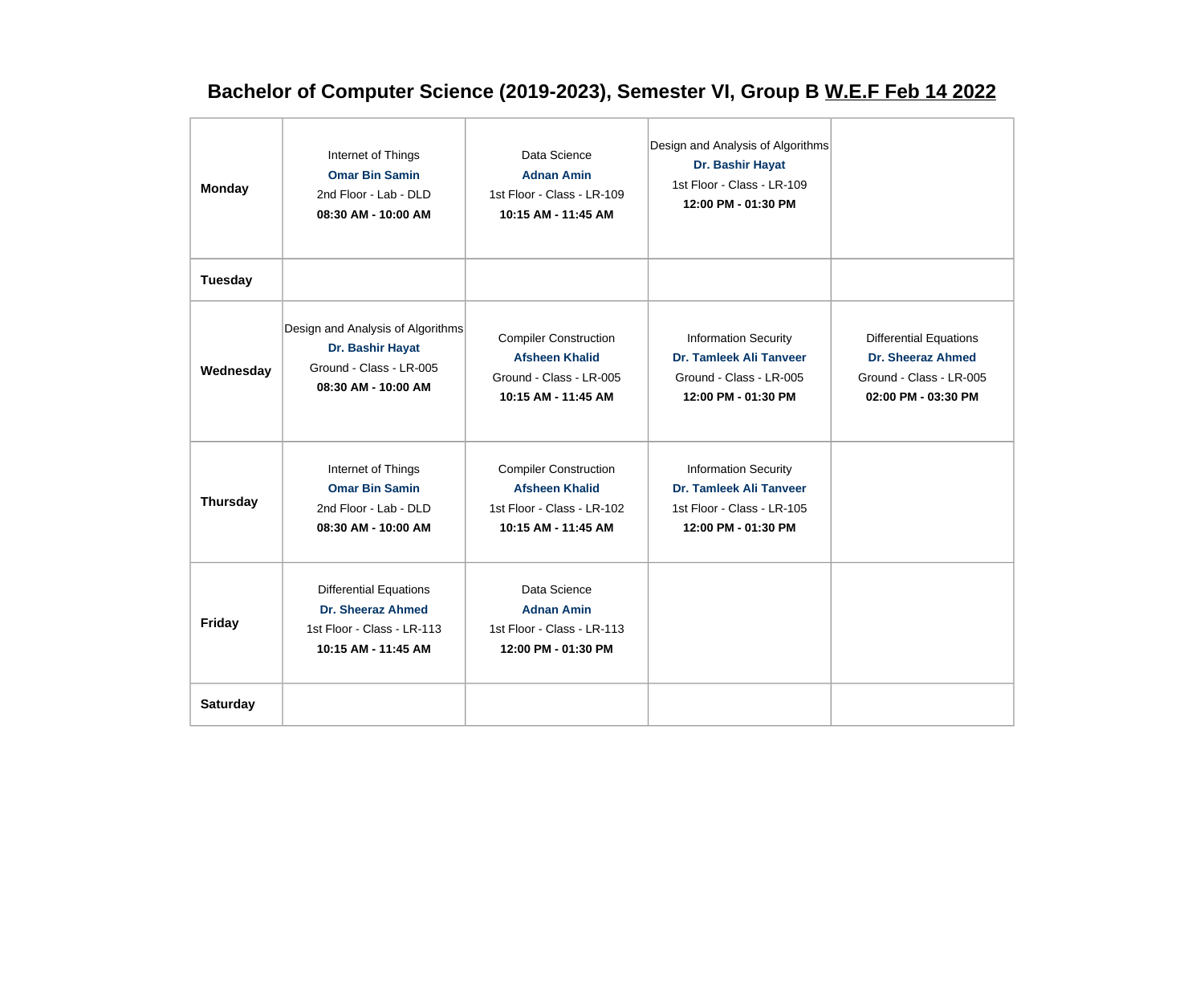## **Bachelor of Computer Science (2018-2022), Semester VIII, Group A W.E.F Feb 14 2022**

| <b>Monday</b>   |                                                                                                                    |                                                                                                     |                                                                                                   |
|-----------------|--------------------------------------------------------------------------------------------------------------------|-----------------------------------------------------------------------------------------------------|---------------------------------------------------------------------------------------------------|
| <b>Tuesday</b>  |                                                                                                                    |                                                                                                     |                                                                                                   |
| Wednesday       |                                                                                                                    |                                                                                                     |                                                                                                   |
| <b>Thursday</b> | <b>Professional Practices</b><br><b>Hamood Ur Rehman Durrani</b><br>Ground - Class - LR-009<br>10:15 AM - 11:45 AM | <b>Cloud Computing</b><br><b>Dr. Amaad Khalil</b><br>Ground - Class - LR-009<br>12:00 PM - 01:30 PM | <b>Numerical Computing</b><br>Dr. Sheeraz Ahmed<br>Ground - Class - LR-009<br>02:00 PM - 03:30 PM |
| <b>Friday</b>   | <b>Professional Practices</b><br><b>Hamood Ur Rehman Durrani</b><br>Ground - Class - LR-009<br>10:15 AM - 11:45 AM | <b>Cloud Computing</b><br><b>Dr. Amaad Khalil</b><br>Ground - Class - LR-009<br>12:00 PM - 01:30 PM | <b>Numerical Computing</b><br>Dr. Sheeraz Ahmed<br>Ground - Class - LR-009<br>02:00 PM - 03:30 PM |
| <b>Saturday</b> |                                                                                                                    |                                                                                                     |                                                                                                   |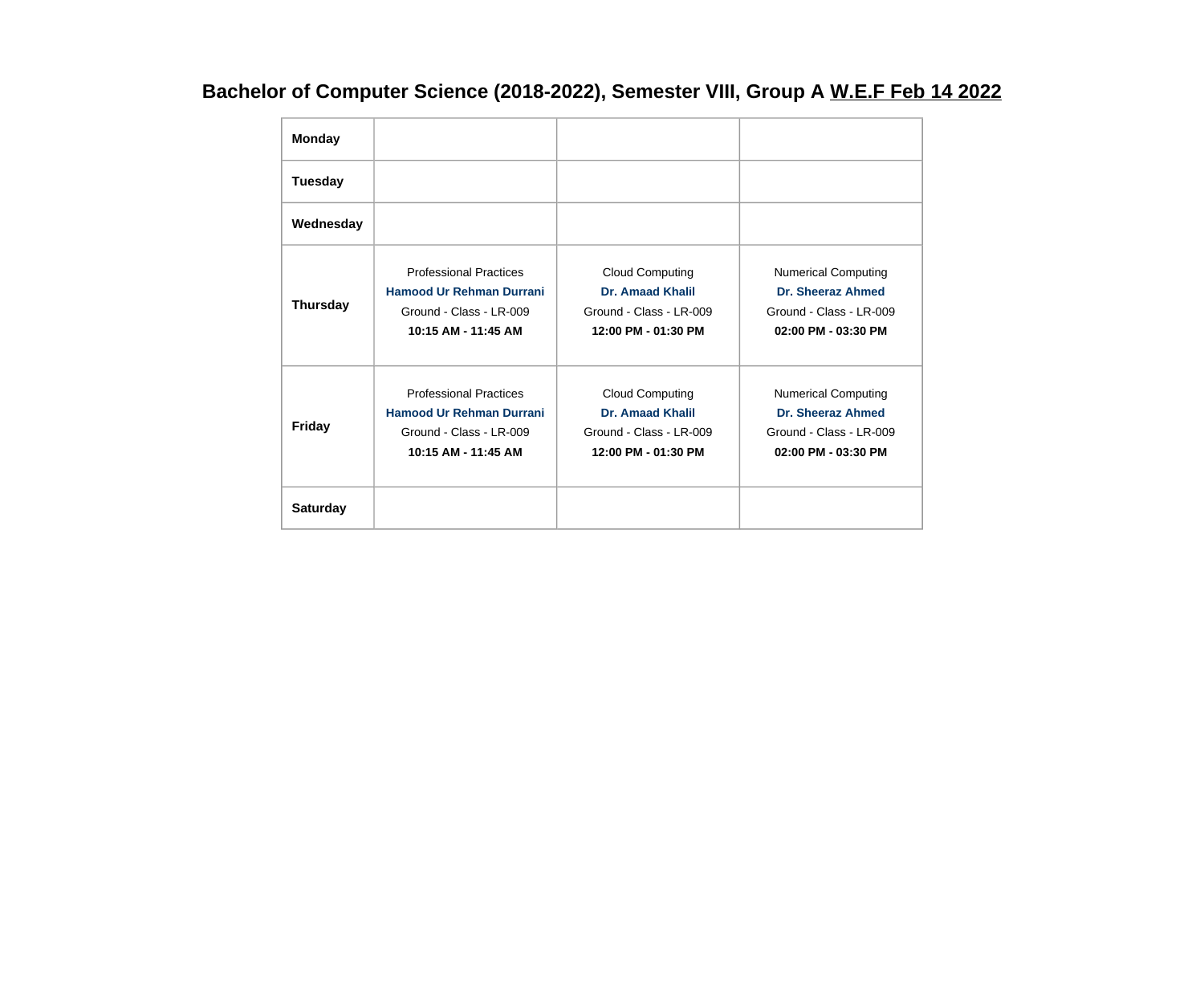## **Bachelor of Science in Data Sciences (2021-2025), Semester II, Group A W.E.F Feb 14 2022**

| <b>Monday</b>   | Linear Algebra<br><b>Afsheen Khalid</b><br>Ground - Auditorium - LT-004<br>10:15 AM - 11:45 AM                          | English (Functional)<br><b>Mr. Muhammad Hamid</b><br>Ground - Auditorium - LT-004<br>12:00 PM - 01:30 PM                     |                                                                                                                |                                                                                                                              |
|-----------------|-------------------------------------------------------------------------------------------------------------------------|------------------------------------------------------------------------------------------------------------------------------|----------------------------------------------------------------------------------------------------------------|------------------------------------------------------------------------------------------------------------------------------|
| Tuesday         | Linear Algebra<br><b>Afsheen Khalid</b><br>Ground - Auditorium - LT-004<br>08:30 AM - 10:00 AM                          | <b>Fundamentals of Islamic Studies</b><br>Mr. Ghulam Mujtaba<br>Ground - Auditorium - LT-004<br>10:15 AM - 12:15 PM          |                                                                                                                |                                                                                                                              |
| Wednesday       | <b>Fundamentals of Data Science</b><br><b>Mian Ibad Ali Shah</b><br>Ground - Auditorium - LT-004<br>10:00 AM - 12:00 PM | <b>Object Oriented Programming</b><br><b>Adnan Amin</b><br>Ground - Auditorium - LT-004<br>12:01 PM - 01:30 PM               |                                                                                                                |                                                                                                                              |
| <b>Thursday</b> | English (Functional)<br><b>Mr. Muhammad Hamid</b><br>Ground - Auditorium - LT-004<br>08:30 AM - 10:00 AM                | <b>Object Oriented Programming</b><br>Inam-ul-Haq<br>(Lab)<br>Basement - Lab - General<br>10:15 AM - 11:45 AM                | <b>Object Oriented Programming</b><br><b>Adnan Amin</b><br>Ground - Auditorium - LT-004<br>12:00 PM - 01:30 PM | <b>Fundamentals of Data Science</b><br><b>Mian Ibad Ali Shah</b><br>(Lab)<br>Basement - Lab - General<br>02:00 PM - 03:30 PM |
| <b>Friday</b>   | <b>Object Oriented Programming</b><br>Inam-ul-Haq<br>(Lab)<br>Basement - Lab - General<br>10:15 AM - 11:45 AM           | <b>Fundamentals of Data Science</b><br><b>Mian Ibad Ali Shah</b><br>(Lab)<br>Basement - Lab - General<br>12:00 PM - 01:30 PM |                                                                                                                |                                                                                                                              |
| <b>Saturday</b> |                                                                                                                         |                                                                                                                              |                                                                                                                |                                                                                                                              |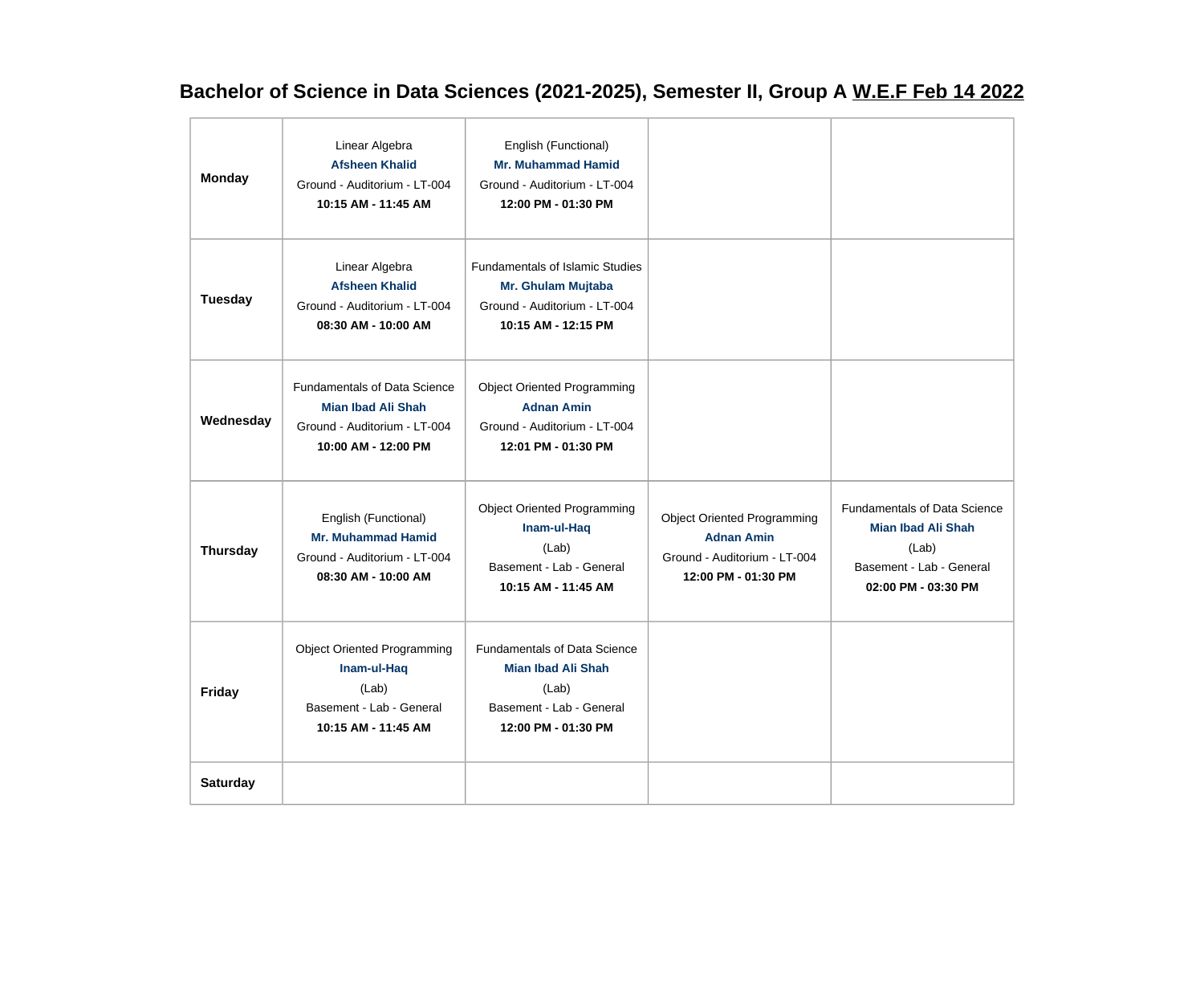## **Bachelor of Science in Data Sciences (2020-2024), Semester IV, Group A W.E.F Feb 14 2022**

| <b>Monday</b>   | Database Systems<br><b>Dr. Imran Ahmed</b><br>Ground - Class - LR-005<br>12:00 PM - 01:30 PM                                       | <b>Operating Systems</b><br><b>Ms. Duri Shahwar</b><br>Ground - Class - LR-005<br>02:00 PM - 03:30 PM                   |                                                                                                                    |
|-----------------|------------------------------------------------------------------------------------------------------------------------------------|-------------------------------------------------------------------------------------------------------------------------|--------------------------------------------------------------------------------------------------------------------|
| <b>Tuesday</b>  | Introduction to Software<br>Engineering<br><b>Dr. Naveed Abbas</b><br>Ground - Class - LR-005<br>10:15 AM - 11:45 AM               | Database Systems<br>Dr. Imran Ahmed<br>Ground - Class - LR-005<br>12:00 PM - 01:30 PM                                   | <b>Operating Systems</b><br><b>Ms. Duri Shahwar</b><br>Ground - Class - LR-005<br>02:00 PM - 03:30 PM              |
| Wednesday       | English (Academic)<br><b>Dr. Muhammad Ismail Wali</b><br>1st Floor - Class - LR-102<br>10:15 AM - 11:45 AM                         | Introduction to Software<br>Engineering<br><b>Dr. Naveed Abbas</b><br>1st Floor - Class - LR-102<br>12:00 PM - 01:30 PM | Introduction to Business<br><b>Adnan Malik</b><br>1st Floor - Class - LR-102<br>02:00 PM - 03:30 PM                |
| <b>Thursday</b> | Database Systems<br><b>Mr. Muhammad Saad Rashad</b><br>(Lab)<br>Ground - Lab - Media Lab<br>Computer Lab 02<br>08:30 AM - 10:00 AM | <b>Operating Systems</b><br>Inam-ul-Haq<br>(Lab)<br>1st Floor - Lab - Computer Lab<br>FF-02<br>12:00 PM - 01:30 PM      | English (Academic)<br>Dr. Muhammad Ismail Wali<br>Ground - Class - LR-005<br>02:00 PM - 03:30 PM                   |
| <b>Friday</b>   | Database Systems<br><b>Mr. Muhammad Saad Rashad</b><br>(Lab)<br>Ground - Lab - Media Lab<br>Computer Lab 02<br>08:30 AM - 10:00 AM | Introduction to Business<br><b>Adnan Malik</b><br>Ground - Class - LR-005<br>10:15 AM - 11:45 AM                        | <b>Operating Systems</b><br>Inam-ul-Haq<br>(Lab)<br>1st Floor - Lab - Computer Lab<br>FF-02<br>12:00 PM - 01:30 PM |
| <b>Saturday</b> |                                                                                                                                    |                                                                                                                         |                                                                                                                    |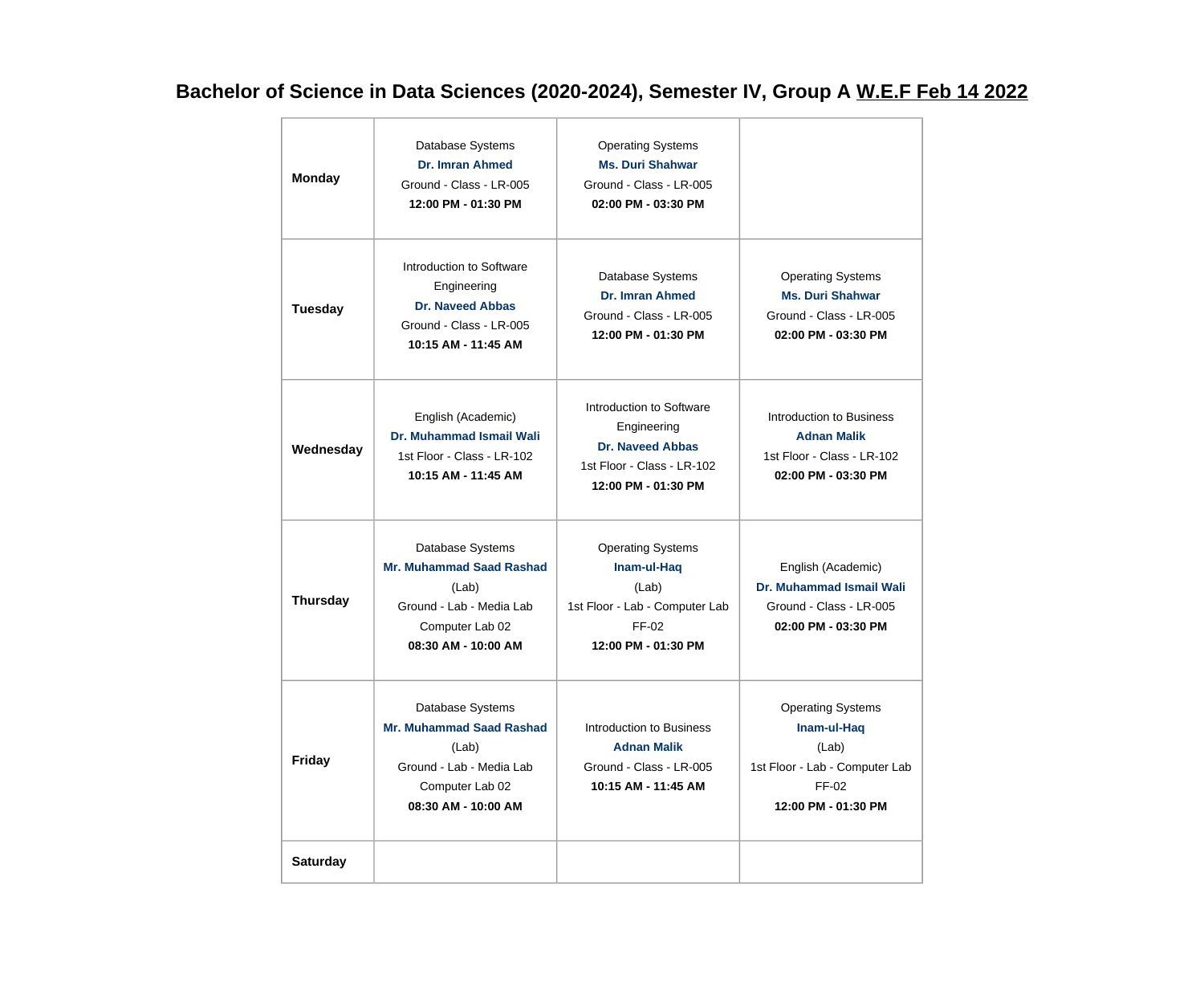## **Bachelor of Science in Data Sciences (2019-2023), Semester VI, Group A W.E.F Feb 14 2022**

| <b>Monday</b>   |                                                                                                                                             |                                                                                                                                             |                                                                                                                    |                                                                                                                         |
|-----------------|---------------------------------------------------------------------------------------------------------------------------------------------|---------------------------------------------------------------------------------------------------------------------------------------------|--------------------------------------------------------------------------------------------------------------------|-------------------------------------------------------------------------------------------------------------------------|
| Tuesday         | <b>Parallel and Distributed</b><br>Computing<br>Dr. Bashir Hayat<br>Ground - Class - LR-007<br>08:30 AM - 10:00 AM                          | Selected Topics in Internet of<br>Things (IoT)<br><b>Omar Bin Samin</b><br>2nd Floor - Lab - DLD<br>10:15 AM - 11:45 AM                     | <b>Big Data Mining</b><br>Mr. Basit Ali<br>(Lab)<br>1st Floor - Lab - Computer Lab<br>FF-01<br>12:00 PM - 01:30 PM | <b>Big Data Mining</b><br><b>Adnan Amin</b><br>Ground - Class - LR-007<br>02:00 PM - 03:30 PM                           |
| Wednesday       | Image Processing and Analysis<br><b>Mr. Muhammad Saad Rashad</b><br>(Lab)<br>1st Floor - Lab - Computer Lab<br>FF-02<br>08:30 AM - 10:00 AM | Data Security and Encryption<br><b>Dr. Zahid Ullah</b><br>Ground - Class - LR-007<br>10:15 AM - 11:45 AM                                    | Image Processing and Analysis<br><b>Dr. Awais Adnan</b><br>Ground - Class - LR-007<br>12:00 PM - 01:30 PM          | Selected Topics in Internet of<br>Things (IoT)<br><b>Omar Bin Samin</b><br>2nd Floor - Lab - DLD<br>02:00 PM - 03:30 PM |
| <b>Thursday</b> | <b>Parallel and Distributed</b><br>Computing<br>Dr. Bashir Hayat<br>Ground - Class - LR-007<br>08:30 AM - 10:00 AM                          | Data Security and Encryption<br>Dr. Zahid Ullah<br>Ground - Class - LR-007<br>10:15 AM - 11:45 AM                                           | Image Processing and Analysis<br>Dr. Awais Adnan<br>Ground - Class - LR-007<br>12:00 PM - 01:30 PM                 | <b>Big Data Mining</b><br><b>Adnan Amin</b><br>Ground - Class - LR-007<br>02:00 PM - 03:30 PM                           |
| Friday          | <b>Big Data Mining</b><br><b>Mr. Basit Ali</b><br>(Lab)<br>1st Floor - Lab - Computer Lab<br>FF-01<br>08:30 AM - 10:00 AM                   | Image Processing and Analysis<br><b>Mr. Muhammad Saad Rashad</b><br>(Lab)<br>1st Floor - Lab - Computer Lab<br>FF-02<br>10:15 AM - 11:45 AM |                                                                                                                    |                                                                                                                         |
| <b>Saturday</b> |                                                                                                                                             |                                                                                                                                             |                                                                                                                    |                                                                                                                         |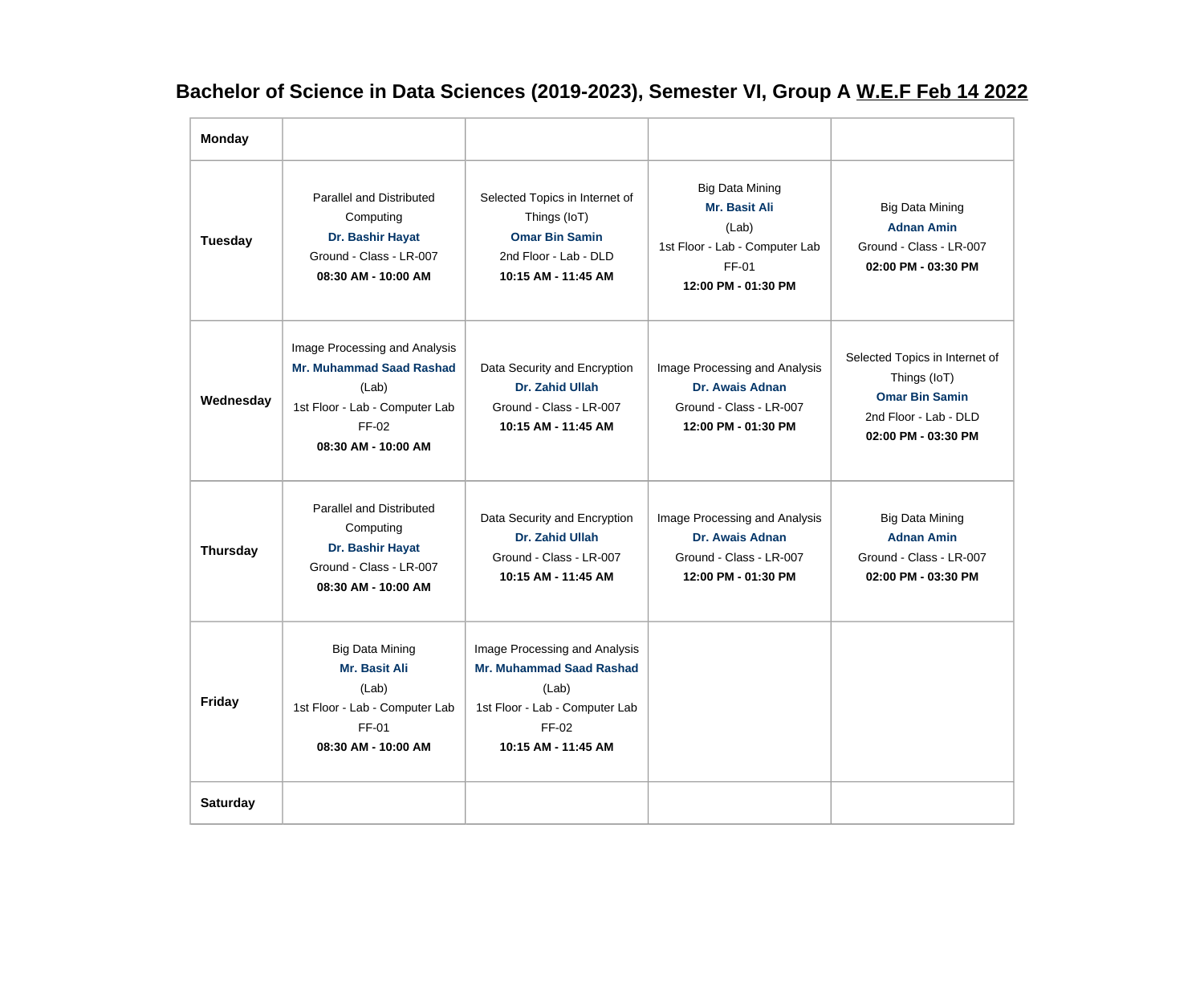## **Bachelor of Science in Economics (2021-2025), Semester II, Group A W.E.F Feb 14 2022**

| <b>Monday</b>   | <b>Fundamentals of Sociology</b>                                                                     | <b>Office Management Tools</b>                                                                               | English (Functional)                    |
|-----------------|------------------------------------------------------------------------------------------------------|--------------------------------------------------------------------------------------------------------------|-----------------------------------------|
|                 | <b>Marium Durrani</b>                                                                                | Dr. Awais Adnan                                                                                              | <b>Rafiqullah Jan</b>                   |
|                 | 1st Floor - Class - LR-102                                                                           | Basement - Lab - B3                                                                                          | 1st Floor - Class - LR-102              |
|                 | 08:30 AM - 10:00 AM                                                                                  | 10:15 AM - 11:45 AM                                                                                          | 12:00 PM - 01:30 PM                     |
| <b>Tuesday</b>  | Principles of Macroeconomics                                                                         | <b>Fundamentals of Sociology</b>                                                                             | <b>Fundamentals of Pakistan Studies</b> |
|                 | Dr. Zahoor Khan                                                                                      | <b>Marium Durrani</b>                                                                                        | <b>Muhammad Sikandar Tangi</b>          |
|                 | 1st Floor - Class - LR-102                                                                           | 1st Floor - Class - LR-102                                                                                   | 1st Floor - Class - LR-102              |
|                 | 08:30 AM - 10:00 AM                                                                                  | 10:15 AM - 11:45 AM                                                                                          | 12:00 PM - 02:00 PM                     |
| Wednesday       | Principles of Macroeconomics<br>Dr. Zahoor Khan<br>1st Floor - Class - LR-102<br>08:30 AM - 10:00 AM | Fundamentals of Accounting<br><b>Dr. Fahad Abdullah</b><br>Basement - Class - LR-B-03<br>10:15 AM - 11:45 AM |                                         |
| <b>Thursday</b> | <b>Fundamentals of Accounting</b>                                                                    | English (Functional)                                                                                         | <b>Office Management Tools</b>          |
|                 | <b>Dr. Fahad Abdullah</b>                                                                            | <b>Rafiqullah Jan</b>                                                                                        | Dr. Awais Adnan                         |
|                 | Basement - Class - LR-B-08                                                                           | 1st Floor - Class - LR-102                                                                                   | Basement - Lab - B3                     |
|                 | 10:15 AM - 11:45 AM                                                                                  | 12:00 PM - 01:30 PM                                                                                          | 02:00 PM - 03:30 PM                     |
| <b>Friday</b>   |                                                                                                      |                                                                                                              |                                         |
| <b>Saturday</b> |                                                                                                      |                                                                                                              |                                         |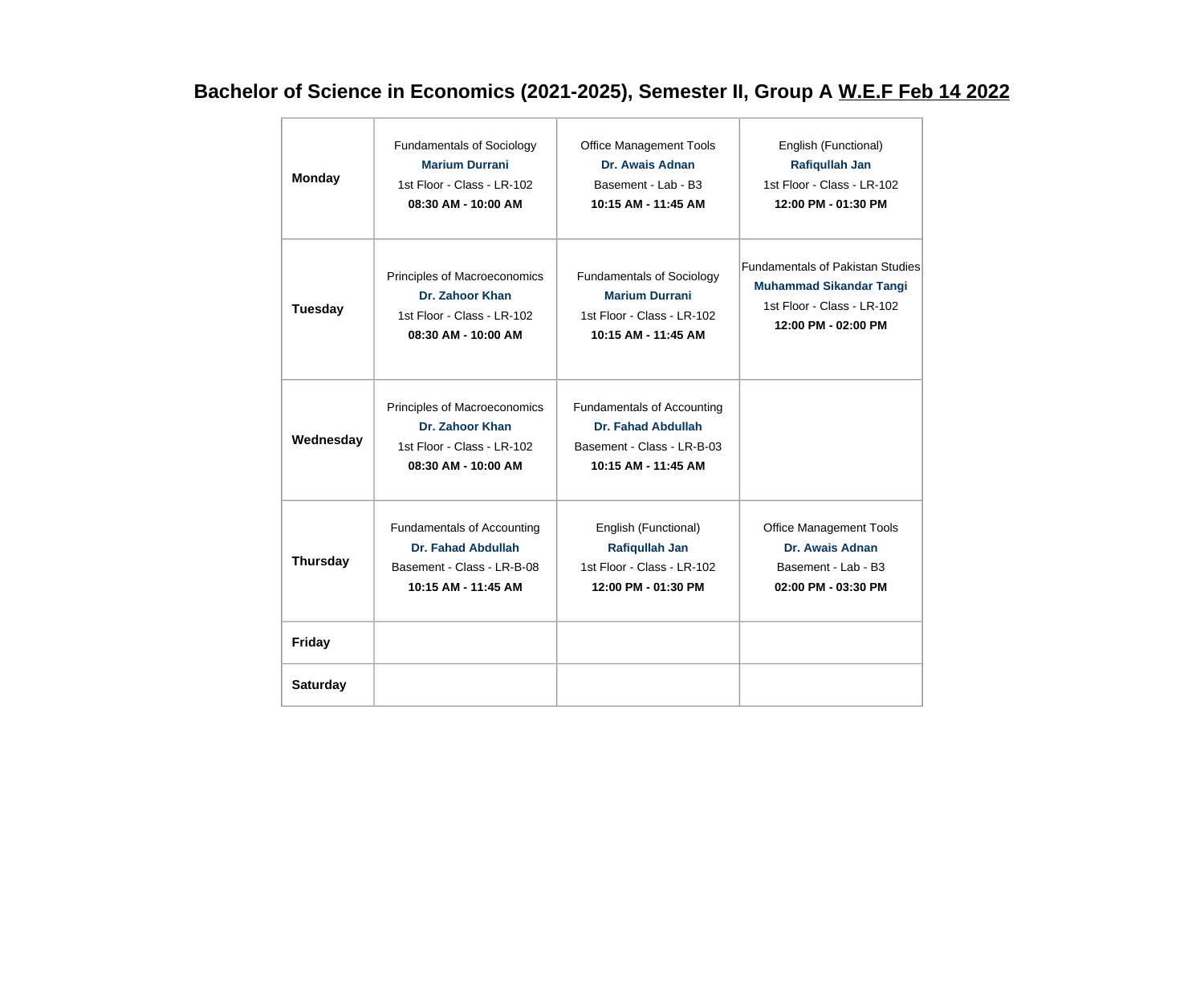## **Bachelor of Science in Economics (2020-2024), Semester IV, Group A W.E.F Feb 14 2022**

| <b>Monday</b>   | Foreign Language (Chinese)<br>Mr. Muhammad Siyab Khan<br>1st Floor - Class - LR-103<br>08:30 AM - 10:00 AM           | Intermediate Microeconomics<br><b>Ms. Muska Mukhtar</b><br>1st Floor - Class - LR-103<br>10:15 AM - 11:45 AM  | Introduction to Philosophy<br><b>Syed Jawad Ali Shah</b><br>1st Floor - Class - LR-103<br>12:00 PM - 01:30 PM | Mathematical Economics - II<br><b>Mukhtar Ahmad</b><br>1st Floor - Class - LR-103<br>02:00 PM - 03:30 PM      |
|-----------------|----------------------------------------------------------------------------------------------------------------------|---------------------------------------------------------------------------------------------------------------|---------------------------------------------------------------------------------------------------------------|---------------------------------------------------------------------------------------------------------------|
| <b>Tuesday</b>  | <b>Inferential Statistics</b><br><b>Dr. Mukamil Shah</b><br>1st Floor - Class - LR-103<br>08:30 AM - 10:00 AM        | Mathematical Economics - II<br><b>Mukhtar Ahmad</b><br>1st Floor - Class - LR-103<br>10:15 AM - 11:45 AM      | Foreign Language (Chinese)<br>Mr. Muhammad Siyab Khan<br>1st Floor - Class - LR-103<br>12:00 PM - 01:30 PM    | Introduction to Philosophy<br><b>Syed Jawad Ali Shah</b><br>1st Floor - Class - LR-103<br>02:00 PM - 03:30 PM |
| Wednesday       |                                                                                                                      |                                                                                                               |                                                                                                               |                                                                                                               |
| <b>Thursday</b> | <b>Issues in Pakistan Economy</b><br><b>Mr. Said Zamin Shah</b><br>1st Floor - Class - LR-103<br>08:30 AM - 10:00 AM | <b>Inferential Statistics</b><br><b>Dr. Mukamil Shah</b><br>1st Floor - Class - LR-103<br>10:15 AM - 11:45 AM |                                                                                                               |                                                                                                               |
| <b>Friday</b>   | <b>Issues in Pakistan Economy</b><br><b>Mr. Said Zamin Shah</b><br>1st Floor - Class - LR-103<br>08:30 AM - 10:00 AM | Intermediate Microeconomics<br><b>Ms. Muska Mukhtar</b><br>1st Floor - Class - LR-103<br>10:15 AM - 11:45 AM  |                                                                                                               |                                                                                                               |
| <b>Saturday</b> |                                                                                                                      |                                                                                                               |                                                                                                               |                                                                                                               |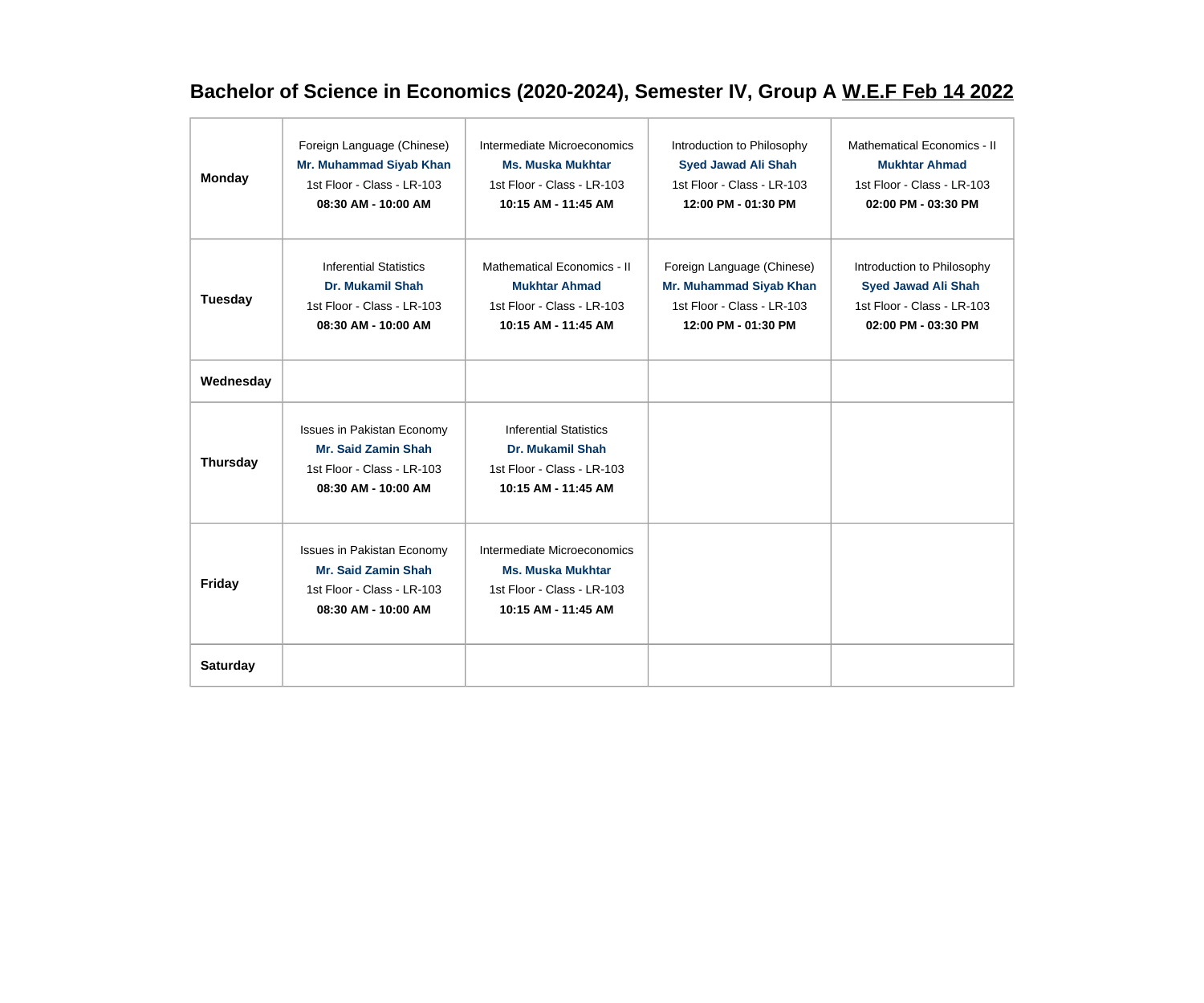## **Bachelor of Science in Economics (2019-2023), Semester VI, Group A W.E.F Feb 14 2022**

| <b>Monday</b>   | <b>Monetary Economics</b><br><b>Dr. Mukamil Shah</b><br>1st Floor - Class - LR-105<br>08:30 AM - 10:00 AM     | Econometrics II<br>Dr. Atta ur Rehman<br>1st Floor - Lab - Computer Lab<br>FF-02<br>10:15 AM - 11:45 AM | <b>International Economics</b><br>Dr. Syed Waqar Hussain<br>1st Floor - Class - LR-105<br>12:00 PM - 01:30 PM | <b>Labour Economics</b><br>Dr. Rehmat Ali<br>1st Floor - Class - LR-105<br>02:00 PM - 03:30 PM |
|-----------------|---------------------------------------------------------------------------------------------------------------|---------------------------------------------------------------------------------------------------------|---------------------------------------------------------------------------------------------------------------|------------------------------------------------------------------------------------------------|
| <b>Tuesday</b>  | <b>International Economics</b><br>Dr. Syed Waqar Hussain<br>1st Floor - Class - LR-105<br>08:30 AM - 10:00 AM | Econometrics II<br>Dr. Atta ur Rehman<br>1st Floor - Lab - Computer Lab<br>FF-02<br>10:15 AM - 11:45 AM | <b>Research Methods</b><br><b>Dr. Muhammad Rafiq</b><br>1st Floor - Class - LR-105<br>12:00 PM - 01:30 PM     |                                                                                                |
| Wednesday       | <b>Monetary Economics</b><br><b>Dr. Mukamil Shah</b><br>1st Floor - Class - LR-105<br>08:30 AM - 10:00 AM     | Labour Economics<br>Dr. Rehmat Ali<br>1st Floor - Class - LR-105<br>10:15 AM - 11:45 AM                 | <b>Research Methods</b><br><b>Dr. Muhammad Rafiq</b><br>1st Floor - Class - LR-105<br>12:00 PM - 01:30 PM     |                                                                                                |
| <b>Thursday</b> |                                                                                                               |                                                                                                         |                                                                                                               |                                                                                                |
| <b>Friday</b>   |                                                                                                               |                                                                                                         |                                                                                                               |                                                                                                |
| <b>Saturday</b> |                                                                                                               |                                                                                                         |                                                                                                               |                                                                                                |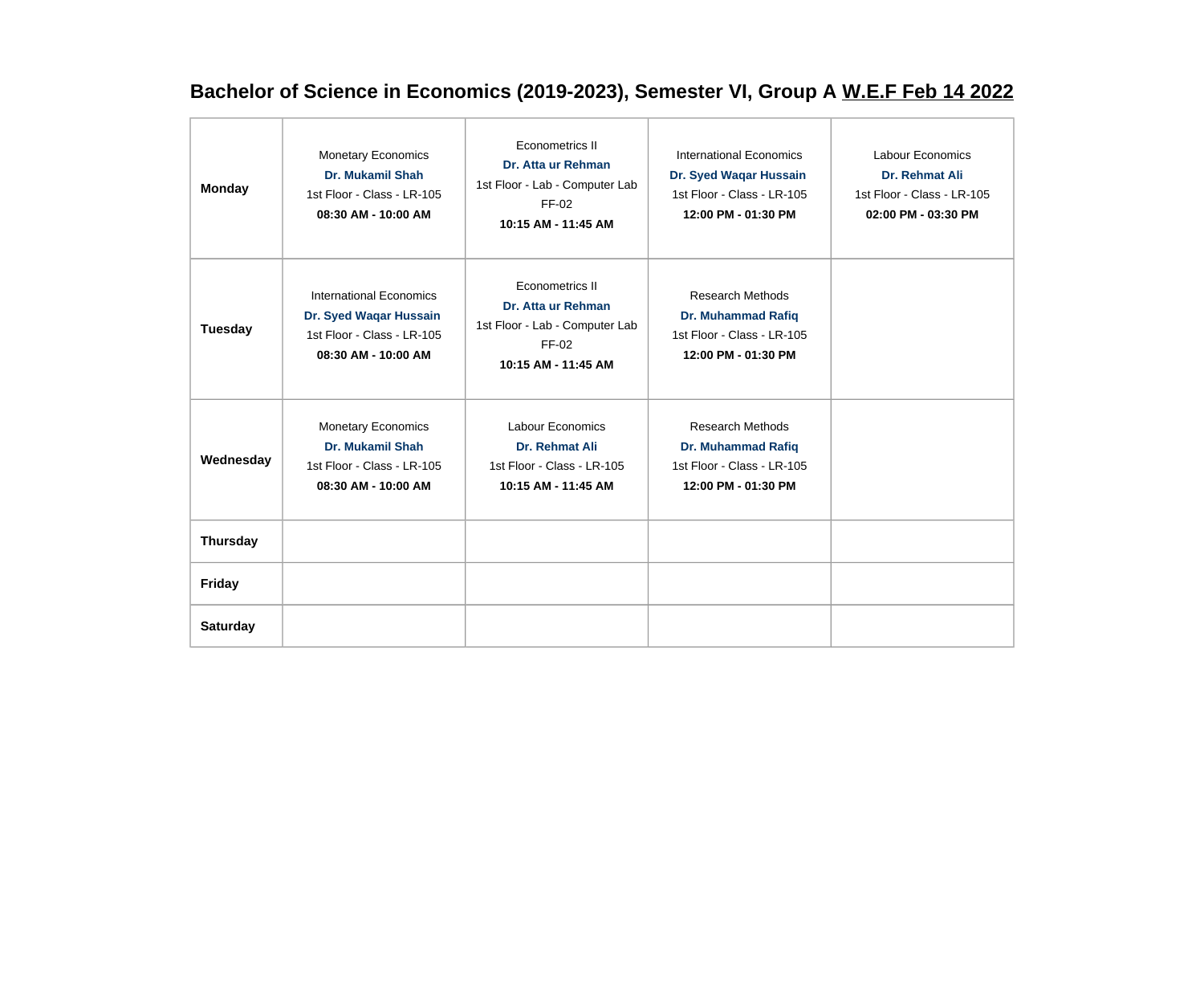## **Bachelor of Science in Economics (2018-2022), Semester VIII, Group A W.E.F Feb 14 2022**

| <b>Monday</b>   |                                                                                                      |                                                                                                                       |                                                                                                      |
|-----------------|------------------------------------------------------------------------------------------------------|-----------------------------------------------------------------------------------------------------------------------|------------------------------------------------------------------------------------------------------|
| <b>Tuesday</b>  | Game Theory<br>Dr. Rehmat Ali<br>1st Floor - Class - LR-106<br>08:30 AM - 10:00 AM                   | <b>International Relations</b><br><b>Muhammad Sikandar Tangi</b><br>1st Floor - Class - LR-106<br>10:15 AM - 11:45 AM | <b>Health Economics</b><br><b>Mukhtar Ahmad</b><br>1st Floor - Class - LR-106<br>12:00 PM - 01:30 PM |
| Wednesday       | <b>Health Economics</b><br><b>Mukhtar Ahmad</b><br>1st Floor - Class - LR-106<br>08:30 AM - 10:00 AM | International Relations<br><b>Muhammad Sikandar Tangi</b><br>1st Floor - Class - LR-106<br>10:15 AM - 11:45 AM        | Game Theory<br>Dr. Rehmat Ali<br>1st Floor - Class - LR-106<br>12:00 PM - 01:30 PM                   |
| <b>Thursday</b> |                                                                                                      |                                                                                                                       |                                                                                                      |
| <b>Friday</b>   |                                                                                                      |                                                                                                                       |                                                                                                      |
| <b>Saturday</b> |                                                                                                      |                                                                                                                       |                                                                                                      |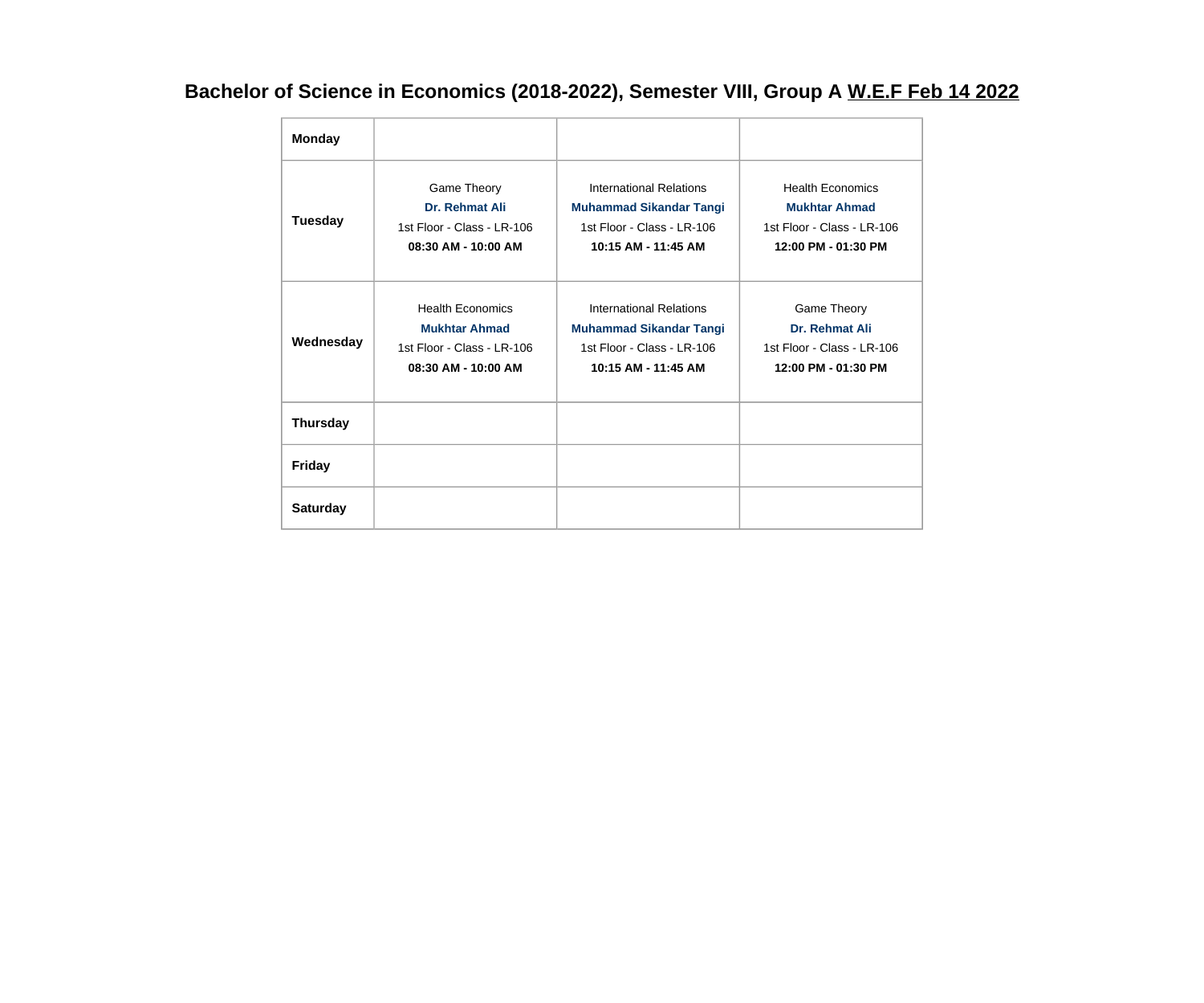## **Bachelor of Science in Software Engineering (2021-2025), Semester II, Group A W.E.F Feb 14 2022**

| <b>Monday</b>   | <b>Object Oriented Programming</b><br><b>Adnan Amin</b><br>1st Floor - Auditorium - LT-104<br>08:30 AM - 10:00 AM | <b>Discrete Structures</b><br><b>Dr. Muhammad Nawaz</b><br>1st Floor - Auditorium - LT-104<br>10:15 AM - 11:45 AM | <b>Object Oriented Programming</b><br>Inam-ul-Haq<br>(Lab)<br>Basement - Lab - General<br>12:00 PM - 01:30 PM                        |                                                                                                            |
|-----------------|-------------------------------------------------------------------------------------------------------------------|-------------------------------------------------------------------------------------------------------------------|--------------------------------------------------------------------------------------------------------------------------------------|------------------------------------------------------------------------------------------------------------|
| Tuesday         | Introduction to Business<br><b>Adnan Malik</b><br>1st Floor - Auditorium - LT-104<br>08:30 AM - 10:00 AM          | <b>Discrete Structures</b><br><b>Dr. Muhammad Nawaz</b><br>1st Floor - Auditorium - LT-104<br>10:15 AM - 11:45 AM | <b>Object Oriented Programming</b><br>Inam-ul-Haq<br>(Lab)<br>Basement - Lab - General<br>12:00 PM - 01:30 PM                        |                                                                                                            |
| Wednesday       | Introduction to Business<br><b>Adnan Malik</b><br>1st Floor - Auditorium - LT-104<br>08:30 AM - 10:00 AM          | <b>Object Oriented Programming</b><br><b>Adnan Amin</b><br>1st Floor - Auditorium - LT-104<br>10:15 AM - 11:45 AM | English (Functional)<br><b>Mr. Muhammad Hamid</b><br>1st Floor - Auditorium - LT-104<br>12:00 PM - 01:30 PM                          | <b>Digital Electronics</b><br>Dr. Zeeshan Shafiq<br>1st Floor - Auditorium - LT-104<br>02:00 PM - 03:30 PM |
| <b>Thursday</b> | English (Functional)<br><b>Mr. Muhammad Hamid</b><br>1st Floor - Auditorium - LT-104<br>10:15 AM - 11:45 AM       | <b>Digital Electronics</b><br>Dr. Zeeshan Shafiq<br>1st Floor - Auditorium - LT-104<br>12:00 PM - 01:30 PM        | <b>Fundamentals of Islamic Studies</b><br><b>Mr. Muhammad Shahzad Khan</b><br>1st Floor - Auditorium - LT-104<br>02:00 PM - 04:00 PM |                                                                                                            |
| <b>Friday</b>   |                                                                                                                   |                                                                                                                   |                                                                                                                                      |                                                                                                            |
| <b>Saturday</b> |                                                                                                                   |                                                                                                                   |                                                                                                                                      |                                                                                                            |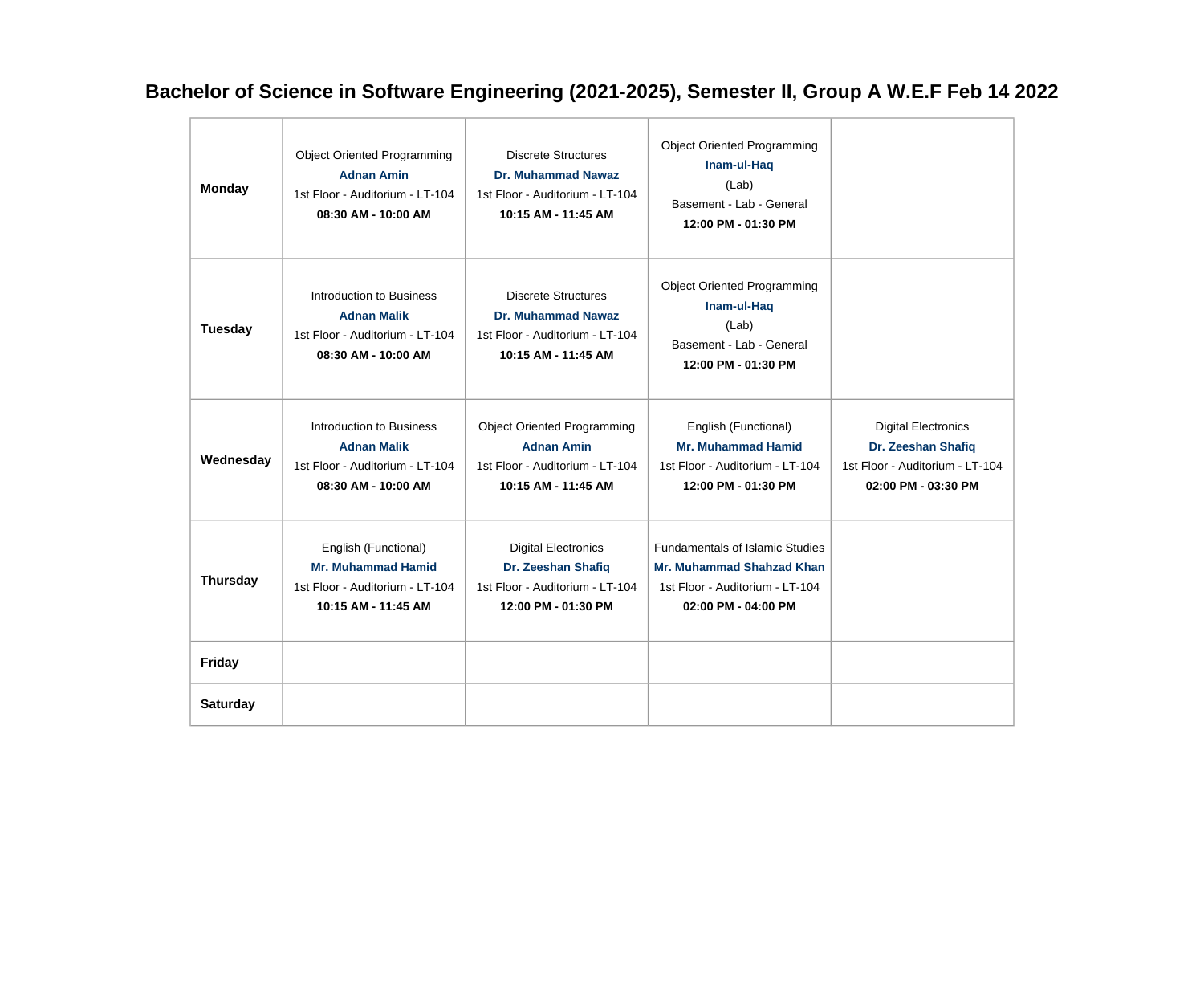## **Bachelor of Science in Software Engineering (2020-2024), Semester IV, Group A W.E.F Feb 14 2022**

| <b>Monday</b>   | <b>Operating Systems</b><br><b>Dr. Zahid Ullah</b><br>Basement - Class - LR-B-02<br>08:30 AM - 10:00 AM      | Object Oriented Analysis and<br>Design<br>Dr. Sajid Anwar<br>Basement - Class - LR-B-06<br>10:15 AM - 11:45 AM                                       | Natural Language Processing<br><b>Afsheen Khalid</b><br>Basement - Class - LR-B-14<br>12:00 PM - 01:30 PM                                            | Introduction to Bioinformatics<br>Dr. Laiq Hasan<br>Basement - Class - LR-B-14<br>02:15 PM - 03:45 PM |
|-----------------|--------------------------------------------------------------------------------------------------------------|------------------------------------------------------------------------------------------------------------------------------------------------------|------------------------------------------------------------------------------------------------------------------------------------------------------|-------------------------------------------------------------------------------------------------------|
| <b>Tuesday</b>  | <b>Operating Systems</b><br>Dr. Zahid Ullah<br>Basement - Class - LR-B-07<br>08:30 AM - 10:00 AM             | Object Oriented Analysis and<br>Design<br>Dr. Sajid Anwar<br>Ground - Class - LR-002<br>10:15 AM - 11:45 AM                                          | Object Oriented Analysis and<br>Design<br><b>Mr. Muhammad Saad Rashad</b><br>(Lab)<br>1st Floor - Lab - Computer Lab<br>FF-02<br>12:00 PM - 01:30 PM | Introduction to Bioinformatics<br>Dr. Laiq Hasan<br>Ground - Class - LR-001<br>02:15 PM - 03:45 PM    |
| Wednesday       | Database Systems<br>Mr. Basit Ali<br>(Lab)<br>2nd Floor - Lab - Computer Lab<br>SF-02<br>08:30 AM - 10:00 AM | Object Oriented Analysis and<br>Design<br><b>Mr. Muhammad Saad Rashad</b><br>(Lab)<br>1st Floor - Lab - Computer Lab<br>FF-02<br>10:15 AM - 11:45 AM | Database Systems<br><b>Mr. Tahir Nawaz</b><br>2nd Floor - Class - LR-113<br>12:00 PM - 01:30 PM                                                      | <b>Operating Systems</b><br>Inam-ul-Haq<br>(Lab)<br>Basement - Lab - B1<br>02:00 PM - 03:30 PM        |
| <b>Thursday</b> | Natural Language Processing<br><b>Afsheen Khalid</b><br>Ground - Class - LR-001<br>08:30 AM - 10:00 AM       | Database Systems<br><b>Mr. Tahir Nawaz</b><br>1st Floor - Class - LR-105<br>10:15 AM - 11:45 AM                                                      | Database Systems<br>Mr. Basit Ali<br>(Lab)<br>2nd Floor - Lab - Computer Lab<br><b>SF-02</b><br>12:00 PM - 01:30 PM                                  | <b>Operating Systems</b><br>Inam-ul-Haq<br>(Lab)<br>Basement - Lab - B1<br>02:00 PM - 03:30 PM        |
| <b>Friday</b>   |                                                                                                              |                                                                                                                                                      |                                                                                                                                                      |                                                                                                       |
| <b>Saturday</b> |                                                                                                              |                                                                                                                                                      |                                                                                                                                                      |                                                                                                       |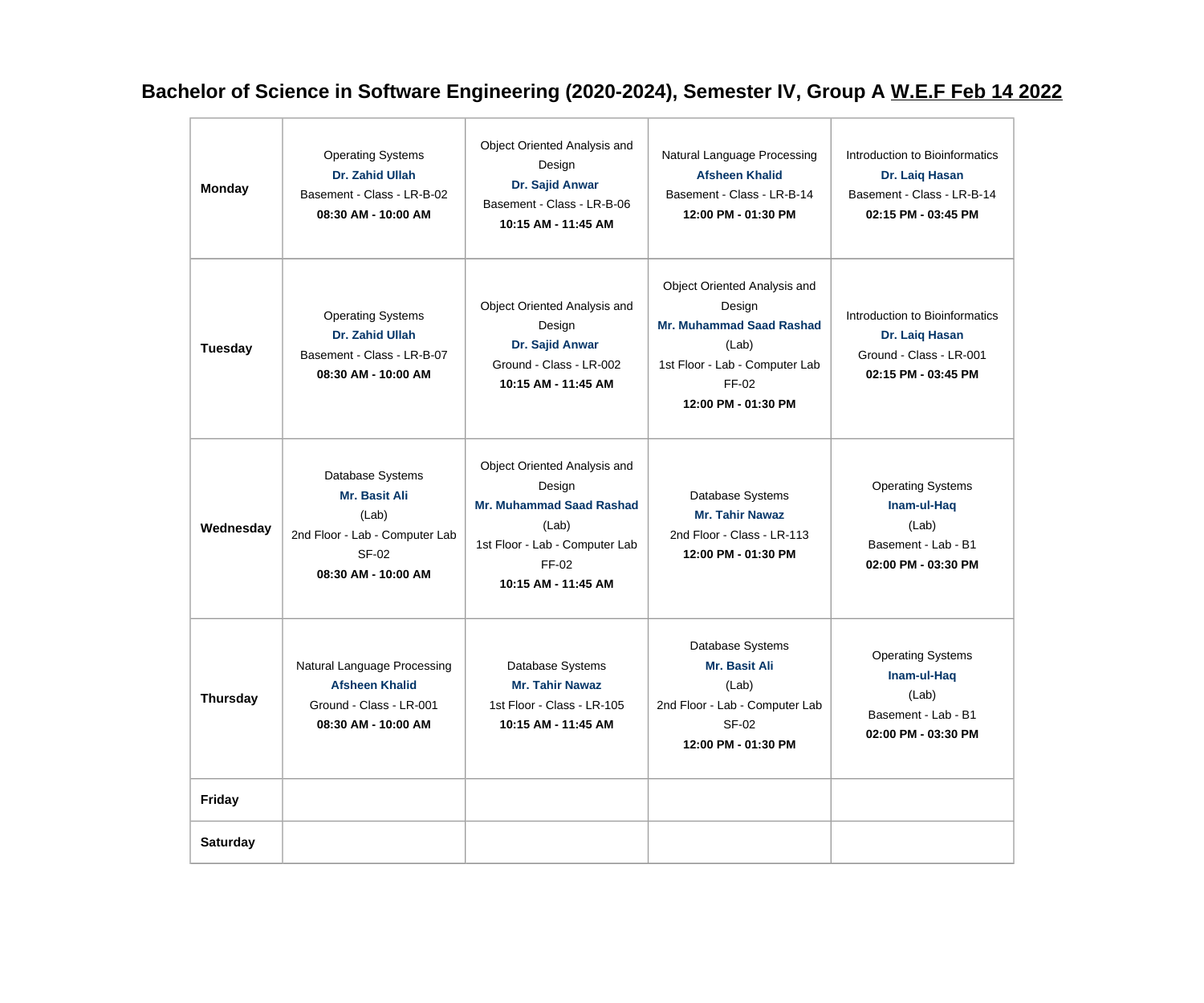## **Bachelor of Science in Software Engineering (2020-2024), Semester IV, Group B W.E.F Feb 14 2022**

| <b>Monday</b>   | Object Oriented Analysis and<br>Design<br><b>Mr. Muhammad Saad Rashad</b><br>(Lab)<br>Ground - Lab - Media Lab<br>Computer Lab 02<br>08:30 AM - 10:00 AM | <b>Operating Systems</b><br>Dr. Zahid Ullah<br>Ground - Class - LR-007<br>10:15 AM - 11:45 AM           | Object Oriented Analysis and<br>Design<br>Dr. Sajid Anwar<br>Ground - Class - LR-006<br>12:00 PM - 01:30 PM | <b>Operating Systems</b><br>Inam-ul-Haq<br>(Lab)<br>Basement - Lab - General<br>02:00 PM - 03:30 PM                     |
|-----------------|----------------------------------------------------------------------------------------------------------------------------------------------------------|---------------------------------------------------------------------------------------------------------|-------------------------------------------------------------------------------------------------------------|-------------------------------------------------------------------------------------------------------------------------|
| <b>Tuesday</b>  | Object Oriented Analysis and<br>Design<br><b>Mr. Muhammad Saad Rashad</b><br>(Lab)<br>Ground - Lab - Media Lab<br>Computer Lab 02<br>08:30 AM - 10:00 AM | <b>Operating Systems</b><br>Dr. Zahid Ullah<br>1st Floor - Class - LR-107<br>10:15 AM - 11:45 AM        | Object Oriented Analysis and<br>Design<br>Dr. Sajid Anwar<br>Ground - Class - LR-006<br>12:00 PM - 01:30 PM | Database Systems<br>Mr. Basit Ali<br>(Lab)<br>Ground - Lab - Media Lab<br>Computer Lab 02<br>02:00 PM - 03:30 PM        |
| Wednesday       | Database Systems<br><b>Mr. Tahir Nawaz</b><br>Ground - Class - LR-007<br>08:30 AM - 10:00 AM                                                             | <b>Operating Systems</b><br>Inam-ul-Haq<br>(Lab)<br>Basement - Lab - General<br>10:15 AM - 11:45 AM     | Natural Language Processing<br><b>Afsheen Khalid</b><br>Ground - Class - LR-006<br>12:00 PM - 01:30 PM      | Introduction to Bioinformatics<br>Dr. Laiq Hasan<br>Ground - Class - LR-006<br>02:15 PM - 03:45 PM                      |
| <b>Thursday</b> | Database Systems<br><b>Mr. Tahir Nawaz</b><br>Ground - Class - LR-006<br>08:30 AM - 10:00 AM                                                             | Introduction to Bioinformatics<br>Dr. Laiq Hasan<br>Ground - Auditorium - LT-004<br>10:15 AM - 11:45 AM | Natural Language Processing<br><b>Afsheen Khalid</b><br>Ground - Class - LR-006<br>12:00 PM - 01:30 PM      | Database Systems<br><b>Mr. Basit Ali</b><br>(Lab)<br>Ground - Lab - Media Lab<br>Computer Lab 02<br>02:00 PM - 03:30 PM |
| Friday          |                                                                                                                                                          |                                                                                                         |                                                                                                             |                                                                                                                         |
| <b>Saturday</b> |                                                                                                                                                          |                                                                                                         |                                                                                                             |                                                                                                                         |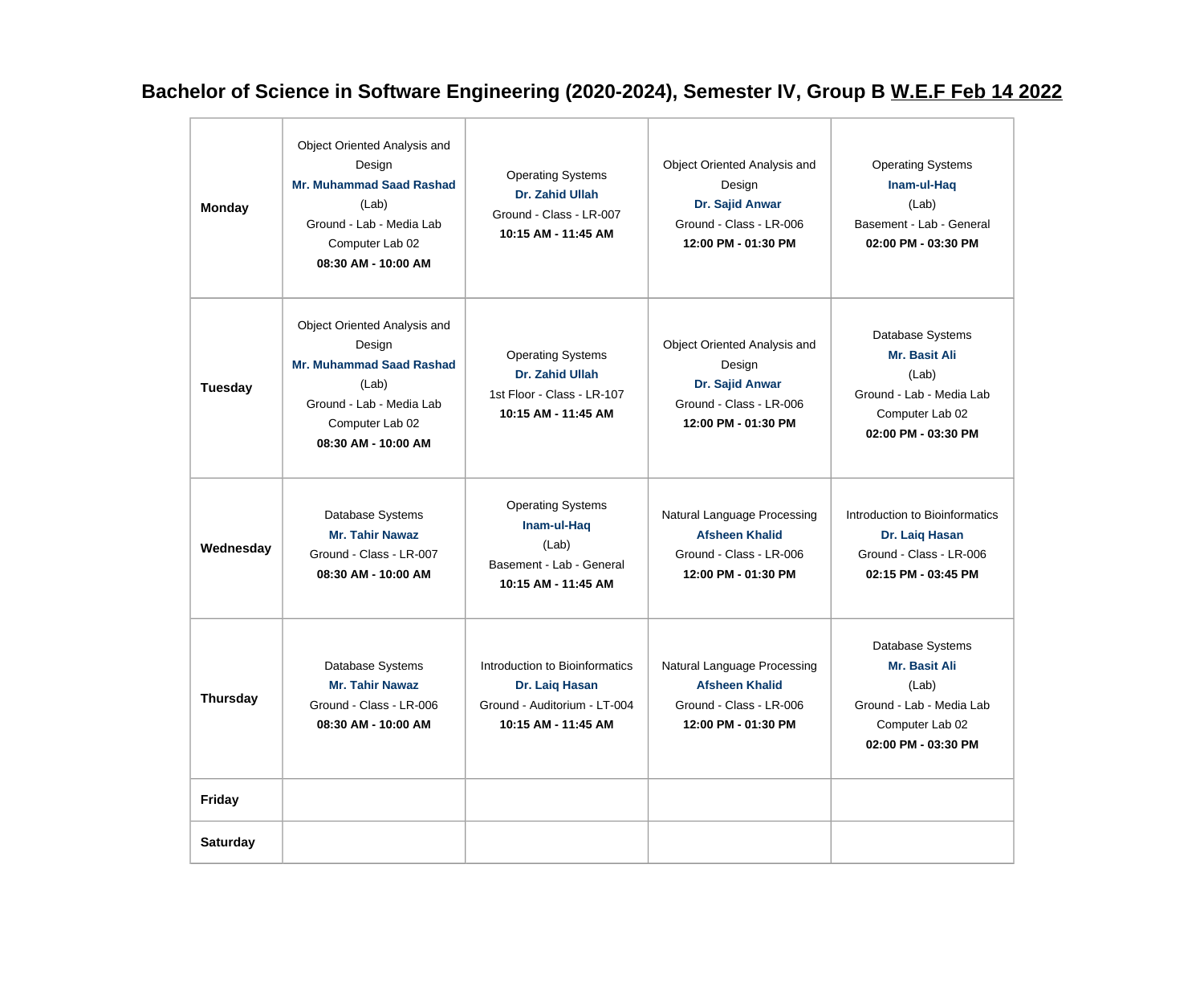## **Bachelor of Science in Software Engineering (2019-2023), Semester VI, Group A W.E.F Feb 14 2022**

| <b>Monday</b>   |                                                                                                                    |                                                                                                                           |                                                                                                            |                                                                                                                    |
|-----------------|--------------------------------------------------------------------------------------------------------------------|---------------------------------------------------------------------------------------------------------------------------|------------------------------------------------------------------------------------------------------------|--------------------------------------------------------------------------------------------------------------------|
| Tuesday         | Human Computer Interaction<br><b>Hamood Ur Rehman Durrani</b><br>1st Floor - Class - LR-114<br>08:30 AM - 10:00 AM | English-III<br><b>Ms. Maria Anwar</b><br>1st Floor - Class - LR-105<br>10:15 AM - 11:45 AM                                |                                                                                                            |                                                                                                                    |
| Wednesday       | <b>Stochastic Processes</b><br><b>Dr. Amaad Khalil</b><br>2nd Floor - Class - LR-113<br>08:30 AM - 10:00 AM        | Multimedia, game, and<br>entertainment system<br>Dr. Awais Adnan<br>Ground - Class - LR-006<br>10:15 AM - 11:45 AM        | Artificial Intelligence<br><b>Ahmad Hassan Afridi</b><br>1st Floor - Class - LR-109<br>12:00 PM - 01:30 PM | Software Architecture and Design<br>Mr. Ahsan Ashfaq<br>1st Floor - Class - LR-114<br>02:01 PM - 03:30 PM          |
| <b>Thursday</b> | <b>Stochastic Processes</b><br><b>Dr. Amaad Khalil</b><br>1st Floor - Auditorium - LT-104<br>08:30 AM - 10:00 AM   | Multimedia, game, and<br>entertainment system<br><b>Dr. Awais Adnan</b><br>Ground - Class - LR-013<br>10:15 AM - 11:45 AM | Artificial Intelligence<br><b>Ahmad Hassan Afridi</b><br>1st Floor - Class - LR-113<br>12:00 PM - 01:30 PM | Human Computer Interaction<br><b>Hamood Ur Rehman Durrani</b><br>1st Floor - Class - LR-114<br>02:00 PM - 03:30 PM |
| <b>Friday</b>   | English-III<br><b>Ms. Maria Anwar</b><br>1st Floor - Auditorium - LT-111<br>10:15 AM - 11:45 AM                    | Software Architecture and Design<br>Mr. Ahsan Ashfaq<br>1st Floor - Auditorium - LT-111<br>12:00 PM - 01:30 PM            |                                                                                                            |                                                                                                                    |
| <b>Saturday</b> |                                                                                                                    |                                                                                                                           |                                                                                                            |                                                                                                                    |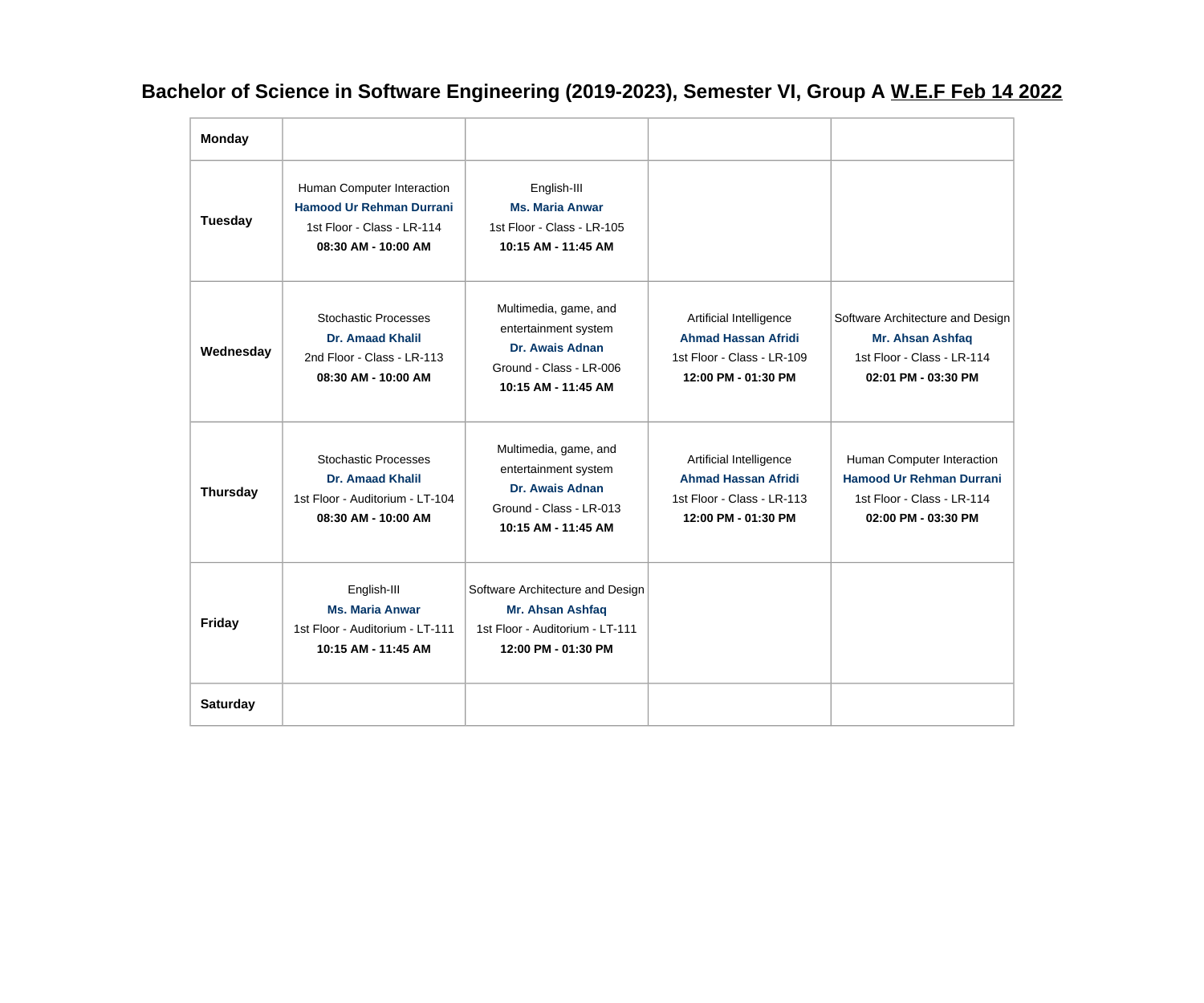**Bachelor of Science in Software Engineering (2019-2023), Semester VI, Group B W.E.F Feb 14 2022**

| <b>Monday</b>   |                                                                                                                 |                                                                                                                       |                                                                                            |                                                                                                           |
|-----------------|-----------------------------------------------------------------------------------------------------------------|-----------------------------------------------------------------------------------------------------------------------|--------------------------------------------------------------------------------------------|-----------------------------------------------------------------------------------------------------------|
| <b>Tuesday</b>  | Artificial Intelligence<br><b>Ahmad Hassan Afridi</b><br>Basement - Class - LR-B-06<br>10:15 AM - 11:45 AM      | Multimedia, game, and<br>entertainment system<br>Dr. Awais Adnan<br>Ground - Class - LR-008<br>12:00 PM - 01:30 PM    |                                                                                            |                                                                                                           |
| Wednesday       | <b>Stochastic Processes</b><br><b>Dr. Amaad Khalil</b><br>Basement - Class - LR-B-09<br>12:00 PM - 01:30 PM     | Multimedia, game, and<br>entertainment system<br>Dr. Awais Adnan<br>Basement - Class - LR-B-05<br>02:00 PM - 03:30 PM |                                                                                            |                                                                                                           |
| <b>Thursday</b> | Human Computer Interaction<br><b>Hamood Ur Rehman Durrani</b><br>Ground - Class - LR-009<br>08:30 AM - 10:00 AM | <b>Stochastic Processes</b><br><b>Dr. Amaad Khalil</b><br>Basement - Class - LR-B-03<br>10:15 AM - 11:45 AM           | English-III<br><b>Ms. Maria Anwar</b><br>Basement - Class - LR-B-09<br>12:00 PM - 01:30 PM | Software Architecture and Design<br>Mr. Ahsan Ashfaq<br>Basement - Class - LR-B-03<br>02:00 PM - 03:30 PM |
| <b>Friday</b>   | Human Computer Interaction<br><b>Hamood Ur Rehman Durrani</b><br>Ground - Class - LR-009<br>08:30 AM - 10:00 AM | Artificial Intelligence<br><b>Ahmad Hassan Afridi</b><br>Basement - Class - LR-B-06<br>10:15 AM - 11:45 AM            | English-III<br><b>Ms. Maria Anwar</b><br>Basement - Class - LR-B-06<br>12:00 PM - 01:30 PM | Software Architecture and Design<br>Mr. Ahsan Ashfaq<br>Basement - Class - LR-B-06<br>02:00 PM - 03:30 PM |
| <b>Saturday</b> |                                                                                                                 |                                                                                                                       |                                                                                            |                                                                                                           |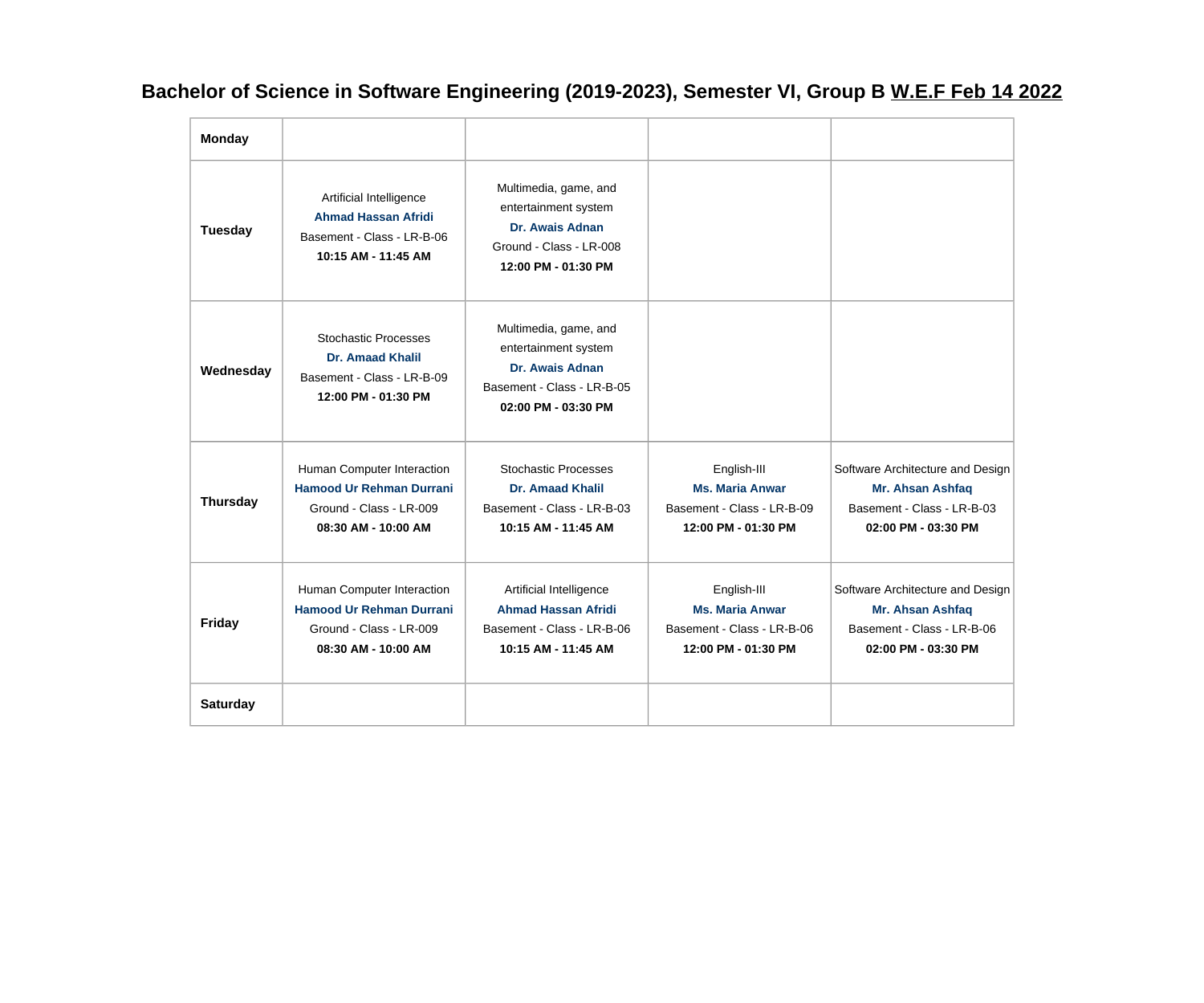## **Bachelor of Science in Software Engineering (2018-2022), Semester VIII, Group A W.E.F Feb 14 2022**

| <b>Monday</b>   |                                                                                                        |                                                                                                              |                                                                                           |
|-----------------|--------------------------------------------------------------------------------------------------------|--------------------------------------------------------------------------------------------------------------|-------------------------------------------------------------------------------------------|
| <b>Tuesday</b>  |                                                                                                        |                                                                                                              |                                                                                           |
| Wednesday       | Data Security and Encryption<br>Dr. Zahid Ullah<br>Ground - Auditorium - LT-011<br>08:30 AM - 10:00 AM | Artificial Intelligence<br><b>Ahmad Hassan Afridi</b><br>Ground - Auditorium - LT-011<br>10:15 AM - 11:45 AM | Psychology<br><b>Maidah Waheed</b><br>Ground - Auditorium - LT-011<br>12:00 PM - 01:30 PM |
| <b>Thursday</b> | Data Security and Encryption<br>Dr. Zahid Ullah<br>Ground - Auditorium - LT-011<br>08:30 AM - 10:00 AM | Artificial Intelligence<br><b>Ahmad Hassan Afridi</b><br>Ground - Auditorium - LT-011<br>10:15 AM - 11:45 AM | Psychology<br><b>Maidah Waheed</b><br>Ground - Auditorium - LT-011<br>12:00 PM - 01:30 PM |
| <b>Friday</b>   |                                                                                                        |                                                                                                              |                                                                                           |
| <b>Saturday</b> |                                                                                                        |                                                                                                              |                                                                                           |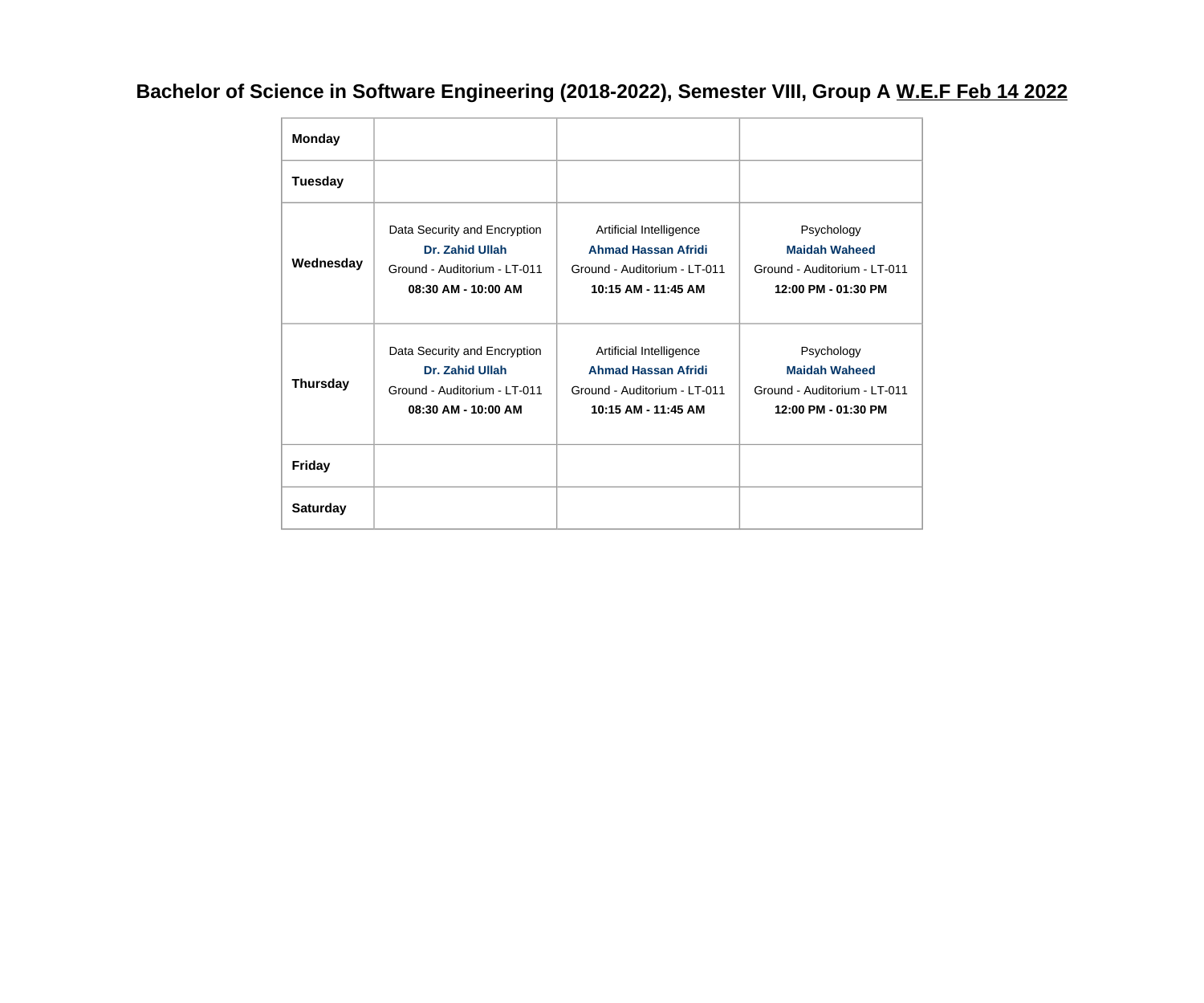## **Bachelor of Social Sciences (Hons) (2021-2025), Semester II, Group A W.E.F Feb 14 2022**

| <b>Monday</b>   | English (Functional)<br><b>Ms. Maria Anwar</b><br>1st Floor - Class - LR-107<br>08:30 AM - 10:00 AM            | Fundamentals of Sociology<br><b>Marium Durrani</b><br>1st Floor - Class - LR-107<br>10:15 AM - 11:45 AM | <b>Office Management Tools</b><br>Dr. Awais Adnan<br>Basement - Lab - B3<br>12:00 PM - 01:30 PM   |
|-----------------|----------------------------------------------------------------------------------------------------------------|---------------------------------------------------------------------------------------------------------|---------------------------------------------------------------------------------------------------|
| Tuesday         | <b>Fundamentals of Sociology</b><br><b>Marium Durrani</b><br>1st Floor - Class - LR-107<br>08:30 AM - 10:00 AM | <b>Office Management Tools</b><br>Dr. Awais Adnan<br>Basement - Lab - B3<br>10:15 AM - 11:45 AM         |                                                                                                   |
| Wednesday       | Principles of Macroeconomics<br><b>Ms. Muska Mukhtar</b><br>1st Floor - Class - LR-107<br>10:15 AM - 11:45 AM  | <b>Mathematics</b><br><b>Ms. Quratul Ain</b><br>1st Floor - Class - LR-107<br>12:00 PM - 01:30 PM       |                                                                                                   |
| <b>Thursday</b> | Principles of Macroeconomics<br><b>Ms. Muska Mukhtar</b><br>1st Floor - Class - LR-107<br>08:30 AM - 10:00 AM  | English (Functional)<br><b>Ms. Maria Anwar</b><br>1st Floor - Class - LR-107<br>10:15 AM - 11:45 AM     | <b>Mathematics</b><br><b>Ms. Quratul Ain</b><br>1st Floor - Class - LR-107<br>12:00 PM - 01:30 PM |
| Friday          |                                                                                                                |                                                                                                         |                                                                                                   |
| <b>Saturday</b> |                                                                                                                |                                                                                                         |                                                                                                   |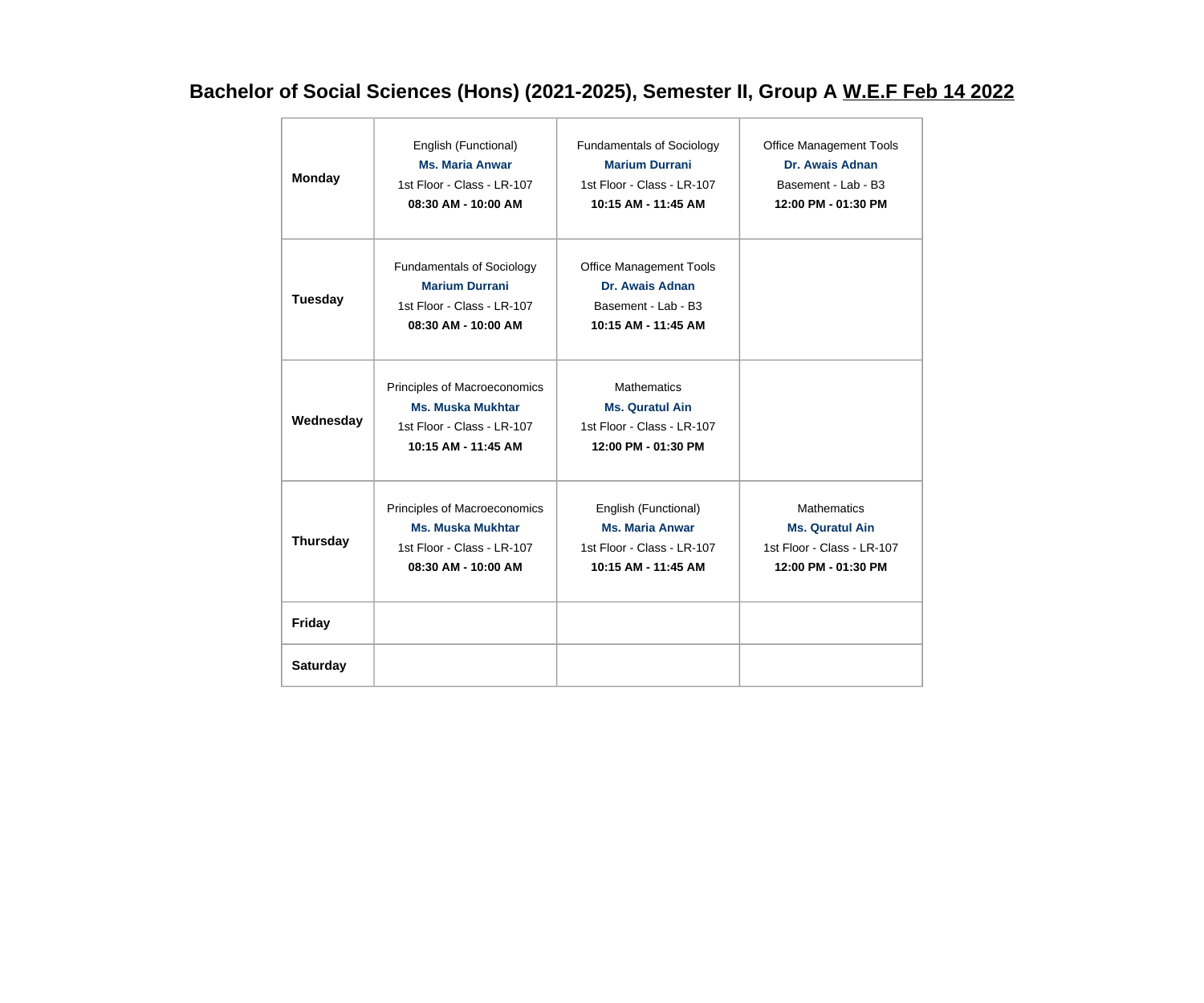# **Bachelor of Social Sciences (Hons) (2020-2024), Semester IV, Group A W.E.F Feb 14 2022**

| <b>Monday</b>   |                                                                                                                         |                                                                                                             |                                                                                                                         |
|-----------------|-------------------------------------------------------------------------------------------------------------------------|-------------------------------------------------------------------------------------------------------------|-------------------------------------------------------------------------------------------------------------------------|
| <b>Tuesday</b>  | Principles of Public Administration<br>Dr. Aamer Taj<br>1st Floor - Class - LR-108<br>10:15 AM - 11:45 AM               | Introduction to Anthropology<br><b>Javed Iqbal</b><br>1st Floor - Class - LR-108<br>12:00 PM - 01:30 PM     | Introduction to Quran and Hadith<br><b>Mr. Muhammad Aslam Khan</b><br>1st Floor - Class - LR-108<br>02:00 PM - 03:30 PM |
| Wednesday       | Introduction to Anthropology<br><b>Javed Iqbal</b><br>1st Floor - Class - LR-108<br>10:15 AM - 11:45 AM                 | Principles of Public Administration<br>Dr. Aamer Taj<br>1st Floor - Class - LR-108<br>12:00 PM - 01:30 PM   | Introduction to Quran and Hadith<br>Mr. Muhammad Aslam Khan<br>1st Floor - Class - LR-107<br>02:00 PM - 03:30 PM        |
| <b>Thursday</b> | Fundamentals of Development<br><b>Studies</b><br>Dr. Shakeel Hayat<br>1st Floor - Class - LR-108<br>10:15 AM - 11:45 AM | <b>Fundamentals of Accounting</b><br>Dr. Shahwali Khan<br>1st Floor - Class - LR-108<br>12:00 PM - 01:30 PM | Introduction to Philosophy<br><b>Syed Jawad Ali Shah</b><br>1st Floor - Class - LR-108<br>02:00 PM - 03:30 PM           |
| <b>Friday</b>   | Fundamentals of Development<br><b>Studies</b><br>Dr. Shakeel Hayat<br>1st Floor - Class - LR-108<br>08:30 AM - 10:00 AM | <b>Fundamentals of Accounting</b><br>Dr. Shahwali Khan<br>1st Floor - Class - LR-108<br>10:15 AM - 11:45 AM | Introduction to Philosophy<br><b>Syed Jawad Ali Shah</b><br>1st Floor - Class - LR-108<br>12:00 PM - 01:30 PM           |
| <b>Saturday</b> |                                                                                                                         |                                                                                                             |                                                                                                                         |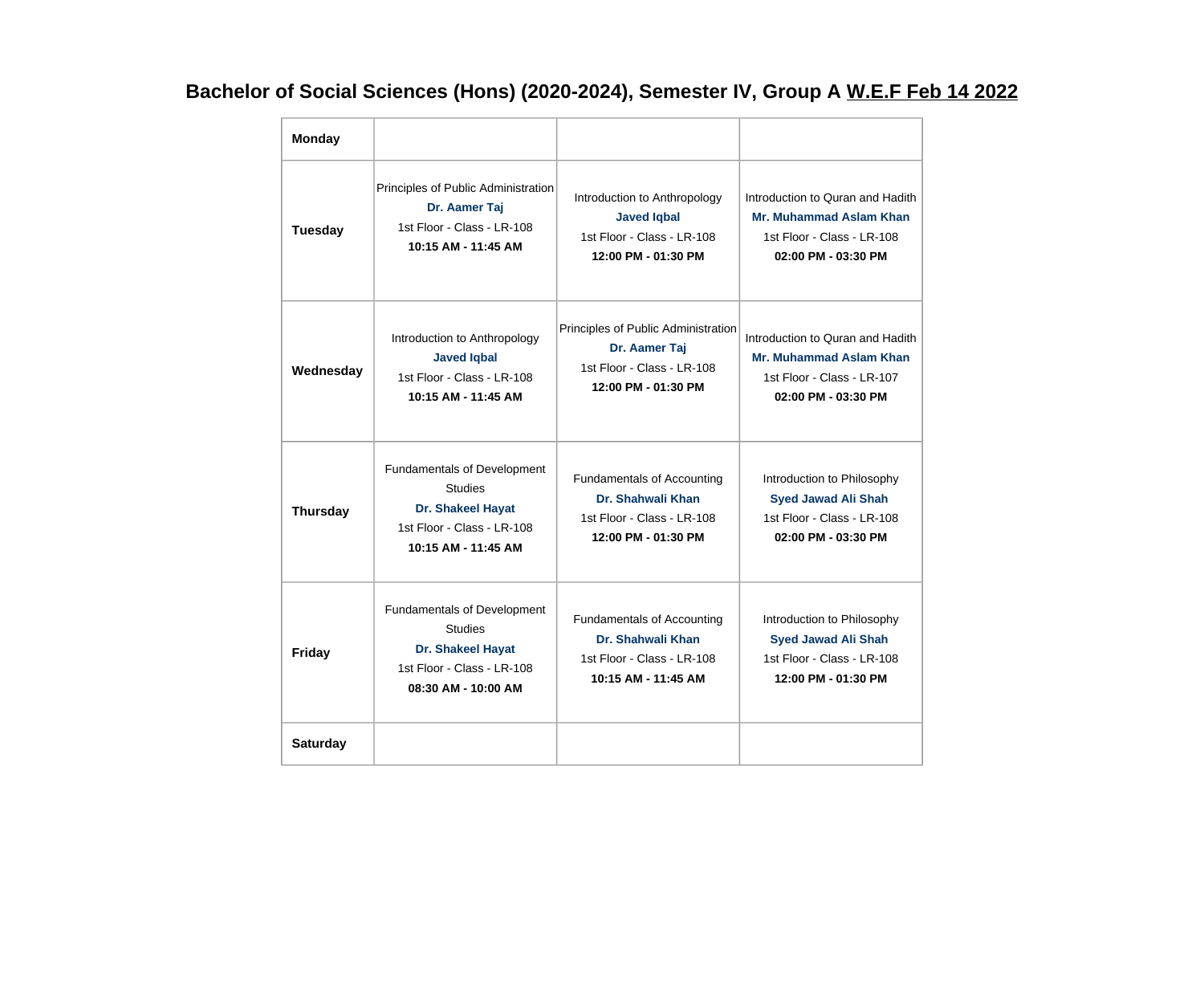# **Bachelor of Social Sciences (Hons) (2019-2023), Semester VI, Group A W.E.F Feb 14 2022**

| <b>Monday</b>   |                                                                                                                             |                                                                                                           |                                                                                                                        |
|-----------------|-----------------------------------------------------------------------------------------------------------------------------|-----------------------------------------------------------------------------------------------------------|------------------------------------------------------------------------------------------------------------------------|
| <b>Tuesday</b>  | SME & Enterpreneurship<br><b>Qazi Waheed uz Zaman</b><br>1st Floor - Class - LR-109<br>10:15 AM - 11:45 AM                  | Research Methodology - I<br>Dr. Shandana Shoaib<br>1st Floor - Class - LR-109<br>12:00 PM - 01:30 PM      |                                                                                                                        |
| Wednesday       | SME & Enterpreneurship<br>Qazi Waheed uz Zaman<br>1st Floor - Class - LR-109<br>08:30 AM - 10:00 AM                         | Research Methodology - I<br>Dr. Shandana Shoaib<br>1st Floor - Class - LR-109<br>10:15 AM - 11:45 AM      |                                                                                                                        |
| <b>Thursday</b> | <b>Environment and Sustainable</b><br>Development<br>Dr. Shakeel Hayat<br>1st Floor - Class - LR-109<br>08:30 AM - 10:00 AM | International Relations<br><b>Zafar Habib</b><br>1st Floor - Class - LR-109<br>10:15 AM - 11:45 AM        | Civil Society And Social<br><b>Movements</b><br>Dr. Shakeel Hayat<br>1st Floor - Class - LR-109<br>12:00 PM - 01:30 PM |
| <b>Friday</b>   | <b>Environment and Sustainable</b><br>Development<br>Dr. Shakeel Hayat<br>1st Floor - Class - LR-109<br>08:30 AM - 10:00 AM | <b>International Relations</b><br><b>Zafar Habib</b><br>1st Floor - Class - LR-109<br>10:15 AM - 11:45 AM | Civil Society And Social<br><b>Movements</b><br>Dr. Shakeel Hayat<br>1st Floor - Class - LR-109<br>12:00 PM - 01:30 PM |
| <b>Saturday</b> |                                                                                                                             |                                                                                                           |                                                                                                                        |